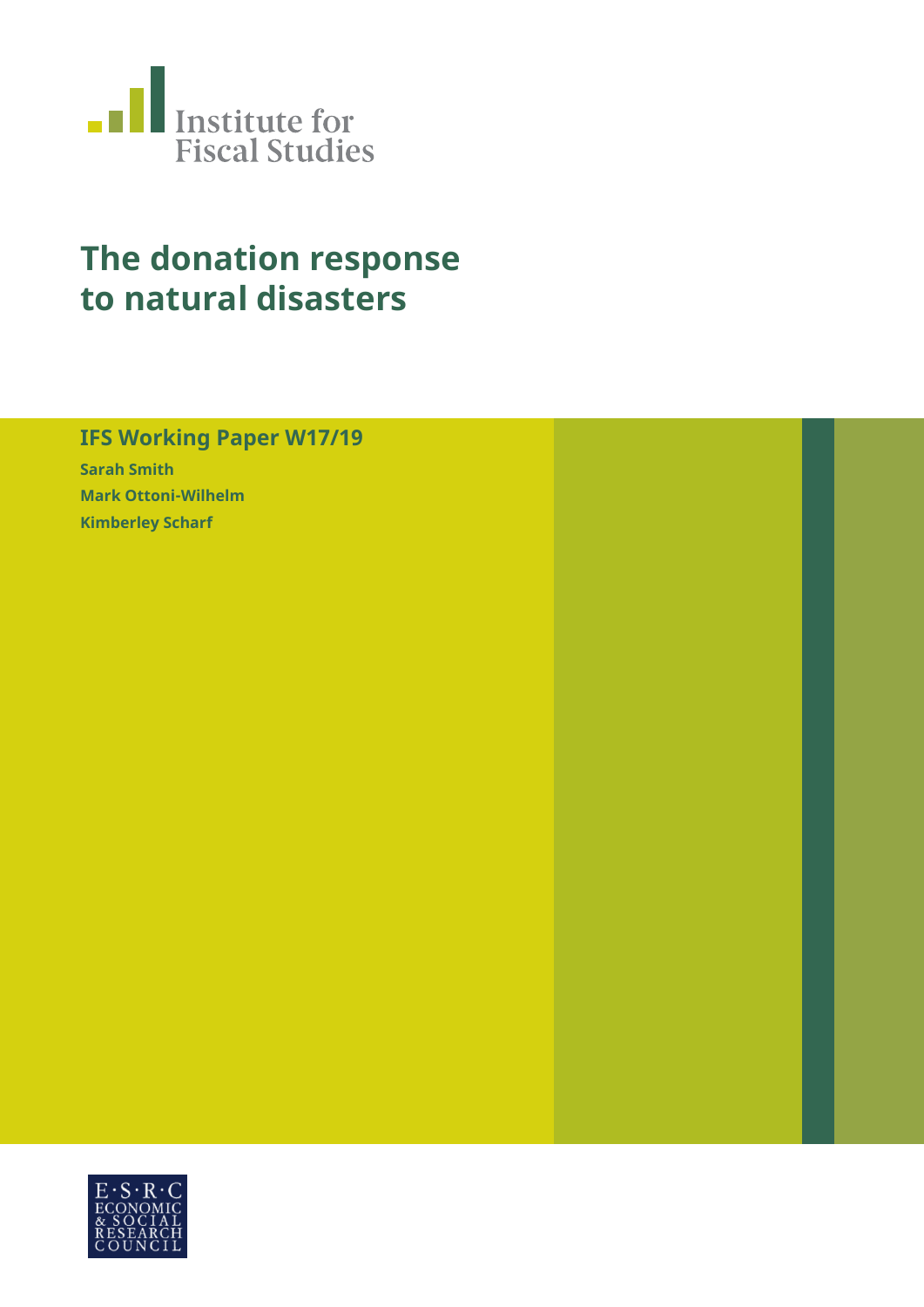#### The donation response to natural disasters<sup>i</sup>

Sarah Smith (University of Bristol)

Mark Ottoni-Wilhelm (IUPUI and IU Lilly Family School of Philanthropy)

Kimberley Scharf (University of Warwick)

#### Abstract

Natural disasters, such as the 2004 East Asian Tsunami, attract a high level of donations. Previous literature has shown that the scale of the disaster is important in driving the aid response, but there are inconsistent findings on whether the number killed or the number affected matters more. In this paper we discuss a number of issues in linking measures of the scale of a disaster to the aid response, particularly taking account of outliers in both scale of disaster and aid. We show that a log-specification is preferred and that this specification can reconcile findings based on different datasets. Both the number killed and the number affected matter equally for whether aid is given; the number killed is more strongly related to the magnitude of the aid response. We also present new evidence confirming the importance of publicity for disasters, focusing on appeals.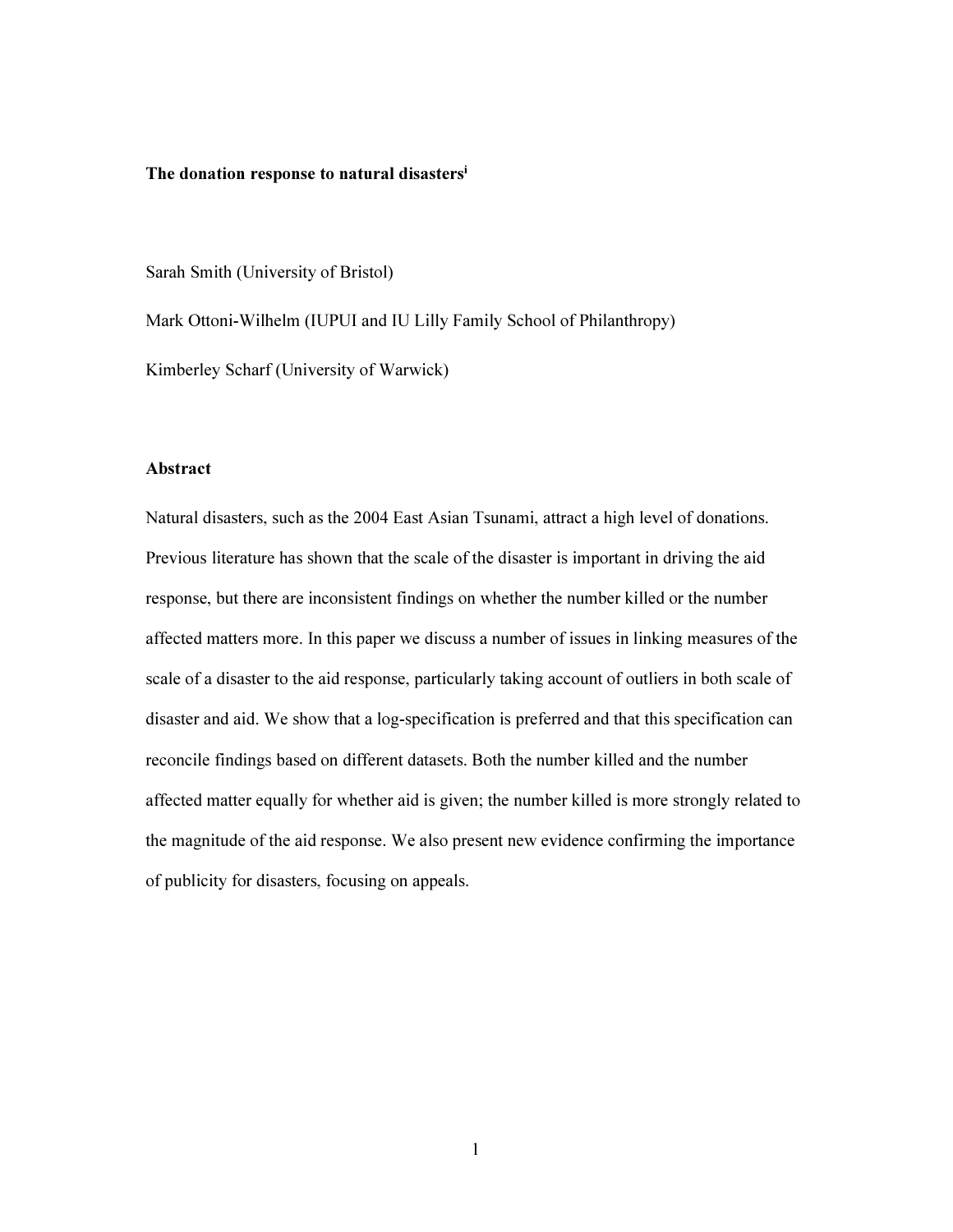#### 1. Introduction

On 26th December 2004 a massive earthquake occurred in the Indian Ocean near the west coast of Sumatra. It sent killer waves radiating from its epicentre causing an estimated 250,000 deaths and affecting an estimated 5 million people across 14 countries. There was an unprecedented public response in the aftermath of the tsunami, not only in the amount of money raised  $(E10 \text{ billion globally})$ , but also in the speed with which money was pledged or donated. In the UK, an emergency appeal was launched on 29 December 2004 and set a new world record for the amount donated online in a 24-hour period. £392million was donated to the official disaster appeal in the UK – nearly three times the amount raised by any other emergency appeal in the same period of time, before or after. In this paper, we study donor responses to this type of emergency situation caused by natural disasters. We shed light on what determines the magnitude of responses to disaster appeals – focusing on the scale of the disaster and the role of disaster appeals.

Previous literature has used two measures of the scale of the disaster – the number of people reported killed and the number of people reported affected. The latter includes the number with physical needs, such as accommodation, as well as the number injured (Stromberg, 2007; Eisensee and Stromberg, 2007; Evanglidis and Van den Bergh, 2013). Looking to the findings from previous studies, there are seemingly inconsistent results on the relative importance of these two dimensions in driving aid responses to disasters. Stromberg (2007) found that both measures—the number of people killed and the number of people affected—were correlated with whether governmental aid was given in response to a disaster. In contrast, Evangelidis and Van den Bergh (2013) found that only the number killed mattered, not the number affected, for private voluntary (non-governmental) aid, both for whether aid was given and also for the amount of aid. Evangelidis and Van den Bergh (2013)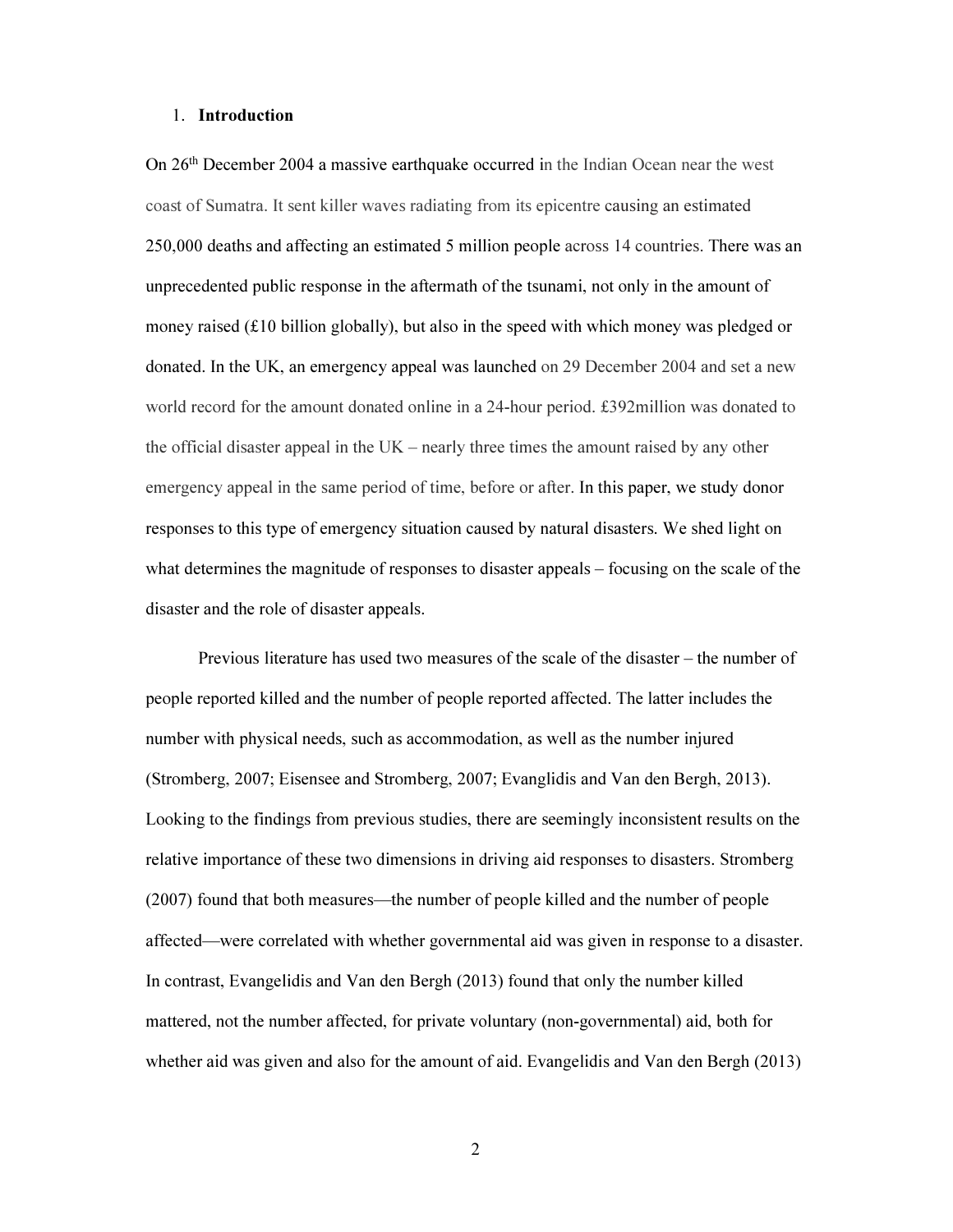argue that the number affected better captures the extent of need that donors should be responding to.

In this paper, we investigate further the relationship between the scale of the disaster – measured by the two indicators – and the aid response. We show that the results are sensitive to the functional form specification and we argue in favour of including the number killed and the number affected in logs rather than levels. One reason why the regression results are sensitive to specification is because there are a number of very large scale disasters, including the East Asia Tsunami, which are associated with a high level of impact in terms of the number of people killed and/or the number of people affected and also associated with a big donor response. We show that it is important that estimation take proper account of such "big disasters". With a specification that includes donations and disaster scale in logs, we are able to reconcile the findings from the earlier studies, both with each other – and also with results from a new source of data on the responses to emergency appeals launched by the UK Disaster Emergency Committee (DEC).<sup>ii</sup> The consistent findings are that both the number killed and the number affected matter equally for whether aid is given. The number killed has a stronger effect than the number affected on the amount given – and a few of the deadliest disasters have a particularly powerful effect.

We then discuss one factor that may explain the people affected–donation association being smaller, relative to the people killed–donation association: error in measuring the number of people killed. It may be that the number or people killed gives donors a clearer sense of the devastating impact of the disaster that is more directly comparable across disasters.

A second factor is media coverage. Media coverage played an important part in the big response to the East Asia tsunami. Dramatic pictures of devastation were broadcast around the world at Christmas, a time that people typically watch a lot of television and also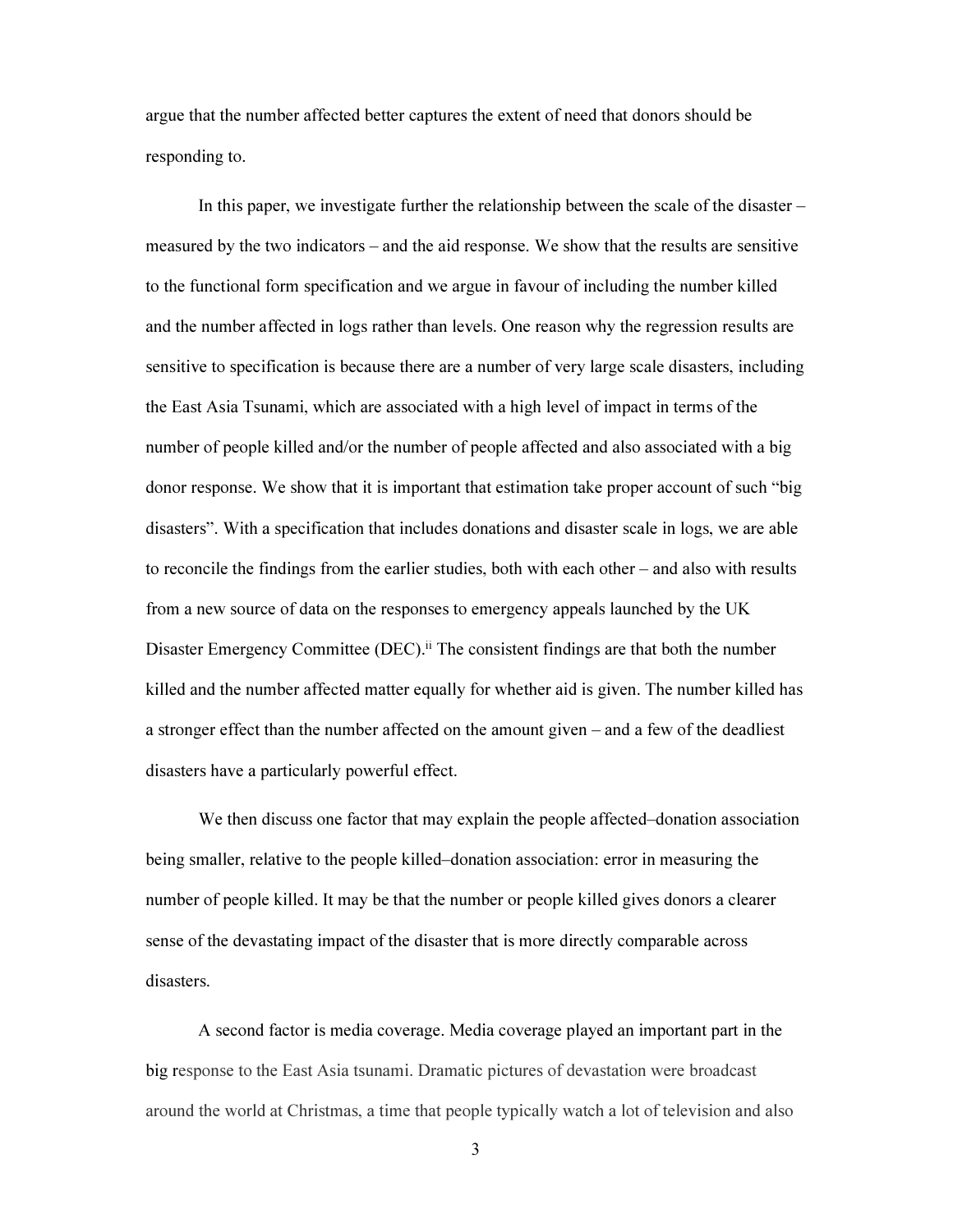when there may be few competing news stories.<sup>iii</sup> Of course, large disasters are more likely to be covered in the media, so to pin down the effect of media coverage, Eisensee and Stromberg (2007) use an instrumental variable approach, exploiting competing news events to instrument coverage of disasters, to show that television coverage has a causal effect on whether aid is provided in the case of natural disasters. Brown and Minty (2008) find a similar effect. The exact mechanism is not clear, but media coverage is likely to provide information on the scale of the need, make the need salient, create identifiable victims by showing images of real people who are suffering (Loewenstein  $&$  Small, 2007) and reduce the social distance between donor and potential recipients (Fong and Luttmer, 2007). Focusing on the DEC appeals, we present new evidence on the importance of public appeals in driving donations. We present stylized facts on donor responses to disaster appeals, exploiting a uniquely detailed dataset that allows us to track donations day-by-day around the time that the appeal is launched. We present striking evidence that appeals have an immediate and powerful effect on donations to DEC and its member charities. Moreover, we pin down the timing of the response to show that it is linked to the date of the appeal, rather than to the date of the disaster itself.

The plan of the paper is as follows. In the next section we discuss data sources that have been used in this literature to estimate the relationship between scale and donation response. In section 3 we revisit existing studies and look at whether we are able to reconcile findings, paying close attention to functional form specifications. Section 4 presents new evidence on the dynamics of donor responses to disaster appeals. Section 5 concludes.

#### 2. Data and estimation issues

A key source of data in this literature is the Centre for Research on the Epidemiology of Disasters (CRED) which provides comprehensive coverage of disasters via their Emergency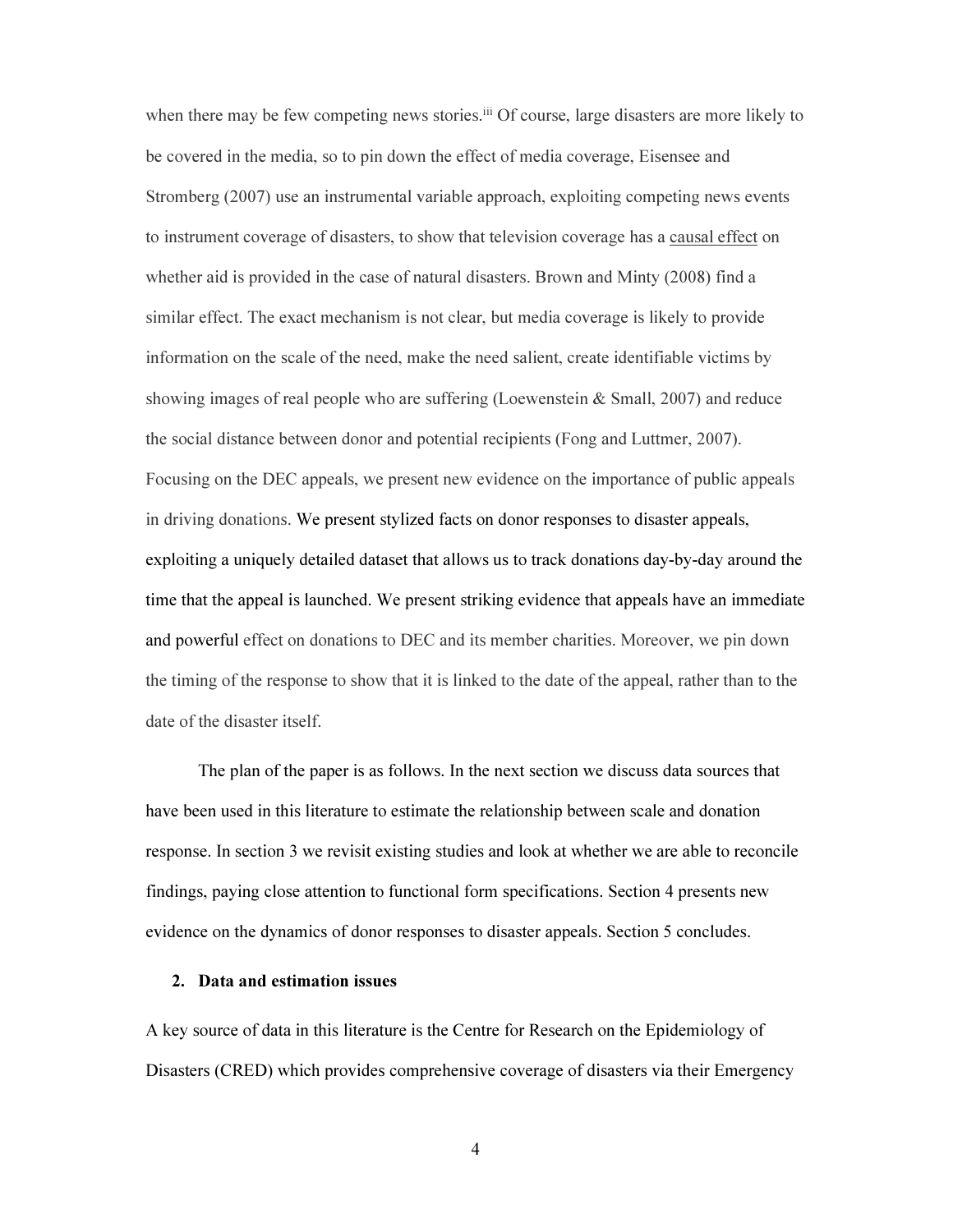Disaster Database (EM-DAT). This dataset records a "disaster" if ten or more people are reported killed or 100 or more people are reported affected, or if a disaster is declared.

CRED reports the number of deaths following each disaster, defined as both the number reported dead and the number reported missing presumed dead. These numbers are based on official measures where available. CRED also reports the number of people who are affected by each disaster, defined as the number of people requiring immediate assistance during a period of emergency, i.e. requiring basic survival needs such as food, water, shelter, sanitation and immediate medical assistance. For many disasters both the number of people killed and number of people affected are estimated – in the immediate aftermath of major disasters it may not be possible to collect precise information on the number killed/ affected.

Table 1 presents summary information from CRED on the number reported killed and the number reported affected for all natural disasters over the period 1968 – 2015. As might be expected, the number of people reported killed is typically smaller than the number of people reported affected – only in three per cent of disasters is the relationship the other way round. Perhaps surprisingly, the number killed and the number affected are not strongly correlated ( $\rho = 0.037$ ). This means that it should be possible to identify the separate effects of the two measures of scale on the donation resonse. The strength of the relationship between the two measures of scale does vary considerably across types of disasters, however. The correlation is stronger for landslides, earthquakes and floods and weaker for extreme temperature and wildfire. This makes it important to control for disaster type when looking at the relationship between different measures of disaster scale and the aid response.

Table 1 draws attention to another feature of the scale of disasters – that some disasters stand apart from the others in terms of the numbers of people killed and affected. The mean number killed across all reported natural disasters is around 500, but the worst disasters are associated with the deaths of hundreds of thousands of people. Similarly, the mean number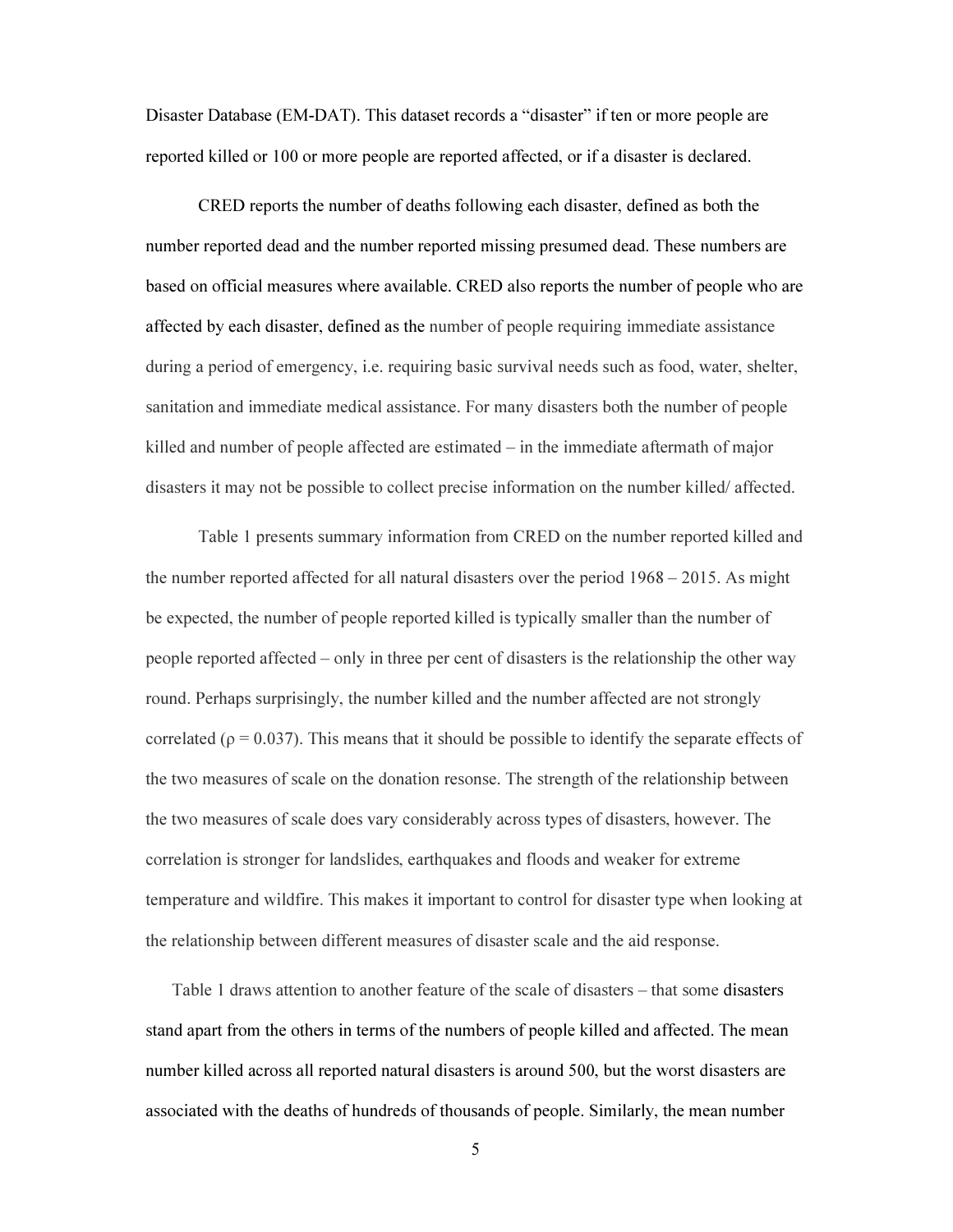affected is just under one million, but the worst disasters affect more than three hundred times that number. The presence of such outliers is likely to make estimation of the effect of scale of the disasters sensitive to functional form specification. Appendix A lists the worst twenty disasters over this period, defined by the number of people killed and, separately by the number of people affected. The profiles of the type and location of the very worst disasters are different depending on the measure used. Strikingly, there is no overlap in the two lists of the worst twenty disasters.

There are also outliers looking at the amounts of aid given – some disasters attract many times more aid than others (see, for example, the set of DEC disaster appeals summarized in Appendix B). This is a potential issue when it comes to looking at the magnitude of the aid response. Stromberg (2007) and Eisensee and Stromberg (2007) look only at whether aid is provided in response to a disaster, focusing on aid provided by the US Office of Foreign Disaster Assistance (OFDA) over the period 1968 – 2002. By contrast, Evangelidis and Van den Bergh (2013) look both at whether aid is given and also at the amount of aid. They exploit information on private donor responses from the Financial Tracking System of UN Office for the Co-ordination of Humanitarian Aid (OCHA). They study a much smaller sample than Stromberg (2007) and Eisensee and Stromberg (2007), focusing on 381 disasters over the period 2000 – 2011 for which aid was given in 124 cases. In this paper, we present new analysis of the amount of aid given, focusing on the appeals launched in the UK by DEC. Over the period 1968 – 2015, DEC launched 65 appeals – Appendix B gives full details. All DEC appeals result in some aid being given and our analysis therefore focuses on what determines the amount that is raised by each appeal. Although a relatively small sample, it allows for comparison with the Evangelidis-Van den Bergh data.

A number of implications follow for any empirical analysis that attempts to relate the scale of disasters to aid given. First, estimating the effect of the number killed and of the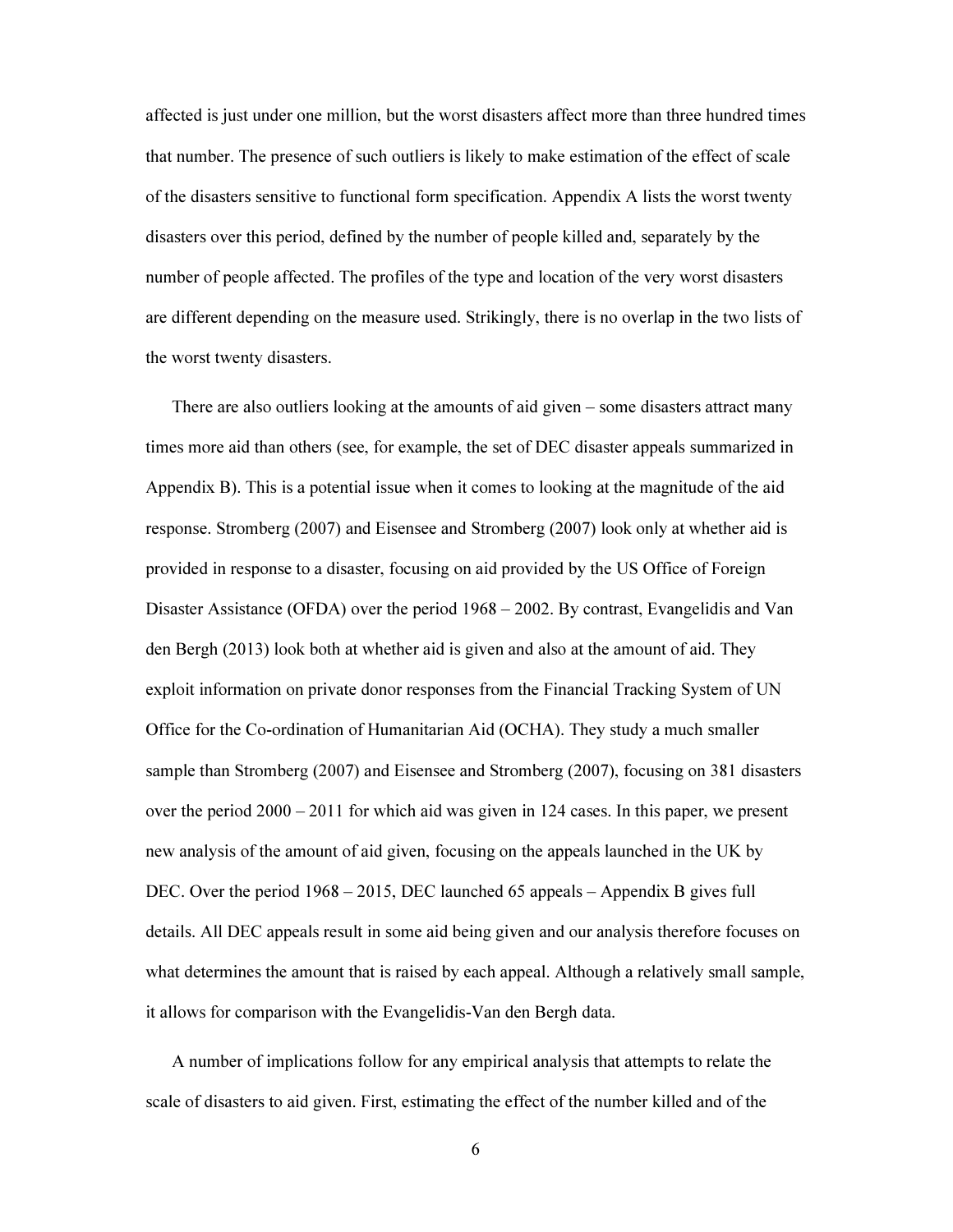number affected is going to be affected by a few very big disasters (and these very big disasters will differ according to the two measures of scale). Second, the disasters associated with the most aid will influence estimates regardless of specification. In the next section we show that, indeed, regression results are sensitive to functional form specification and, in the case of amount of aid, to specific high-aid disaster appeals.

#### 3. Reconciling estimates on aid responses

#### Whether aid is given

The studies by Stromberg (2007) and Evangelidis and Van den Bergh (2013) examine the relationship between the scale of the disaster and whether or not aid is given. The main regression results from Stromberg (2007) are repeated in Table 2; they show that that whether or not aid is given is correlated with both the number killed and the number affected. These numbers are expressed on a log 10 scale. In the OLS specification in column 1, a change in the number killed has a stronger effect on aid than a change in the number affected. This specification includes a control for news coverage. In the IV specification, where news coverage is instrumented with the presence of competing news, the relationship is reversed and the effect of number killed becomes insignificant. The results indicate that part of the observed effect of the number killed is likely due to the fact that deaths drive news coverage.

Evangelidis and Van den Bergh (2013) include the number killed and the number affected in levels in their regression specification. Column 1, Table 3 replicates their approach:<sup>iv</sup> Whether or not aid is given is regressed on the number killed, the number affected (in units of 100,000s) and an indicator for whether an appeal was launched. The regression also controls for location and type of disaster. In this level- specification, the number of people killed is associated with the probability that there are private voluntary donations in response to the disaster, but the number of people affected is not. On the face of it, these results appear at odds with Stromberg's findings. However, when the same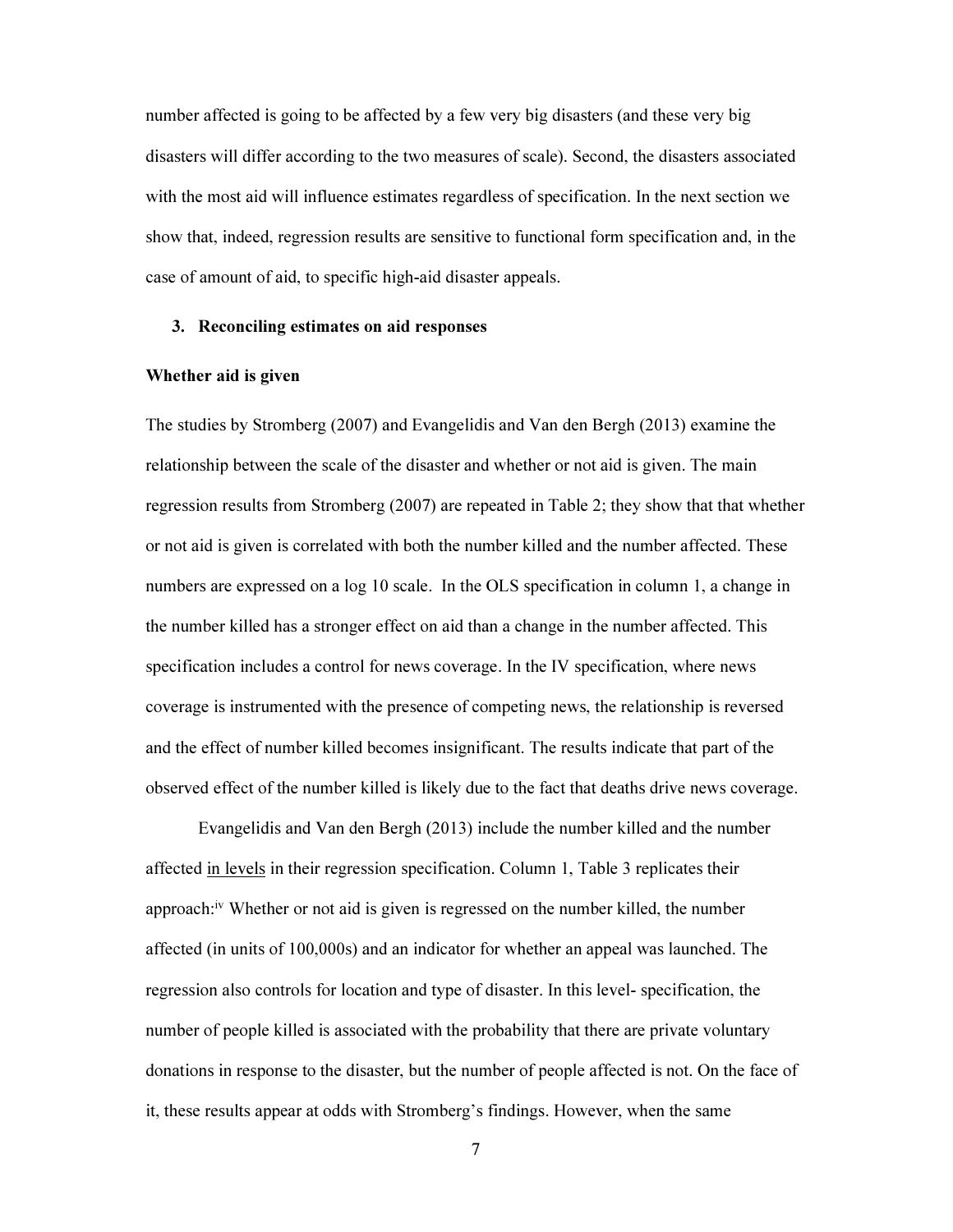relationship is estimated using a log specification (column 2), both the numbers of people killed and affected are associated with the probability of donations, a qualitatively similar set of findings to those of Stromberg (2007).

There are a number of reasons for preferring a log specification. Theoretically, the difference in aid in response to 1,000 additional people killed between one disaster and another, both of whose scale of people killed is in the hundreds, would be expected to be larger *a priori* than would be the difference in aid in response to 1,000 additional people killed between one disaster and another, both of whose scale of people killed is in the hundreds of thousands. Empirically, formal tests indicate that including measures of the scale of disaster in logs provides a better description of the data. The  $R^2$  in the log specification is much higher, .275 compared to .206, indicating that the log specification is a much better description of the whether-aid-is-given–scale relationship. This is confirmed by the J–test: although the level model does provide some evidence against the log model ( $p = .061$ ), the log model provides much stronger evidence against the level model ( $p = .0004 \times 10^{-6}$ ).

#### How much aid is given

Next we focus on the relationship between the scale of the disaster and how much aid is given. As previously discussed, there are outlying observations both in the distribution of the amount of aid, as well as in the numbers killed/affected; ideally the regression specification will be robust to these outliers. Table 4 uses the Evangelidis-Van den Bergh data to explore the effect of different specifications: The top and bottom panels contain level and log specifications respectively. Across the columns we drop potentially influential observations to investigate how this affects both the estimated coefficients and the specification tests. The estimation is OLS on the sub-sample of 124 disasters where aid was given. The specification tests are comparisons of  $R^2$ s. For the log model, the " $R^2$ " is the squared-correlation coefficient between the predicted amount donated in levels and the actual amount donated.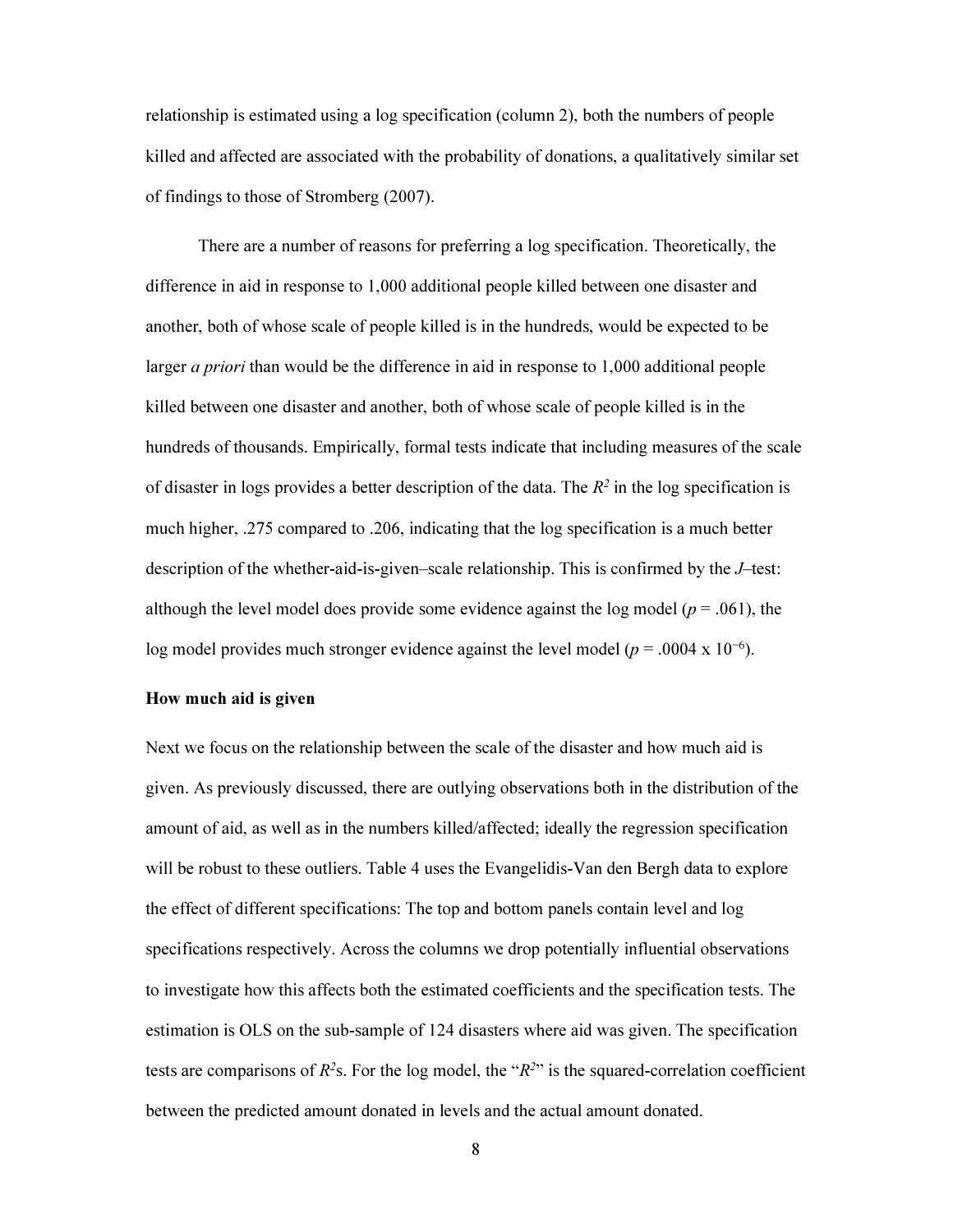The first column drops no observations. The level specification in the top panel produces estimates similar to those presented by Evangelidis and Van den Bergh (2013). For every person killed donations are \$9,254 higher; for every person affected donations are four dollars lower (*n.s.*). The  $R^2$  is .635. In the log specification in the bottom panel, aid is also more responsive to the number killed than to the number affected, but the association with the number of people affected is in the expected positive direction and the gap is smaller: A 10 percent increase in the number of people killed is associated with a 4.71 percent increase in donations, a 10 percent increase in the number of people affected is associated with a smaller 1.23 percent increase in donations ( $p = .148$ ).

Comparing the  $R^2$ s would at first suggest that the level specification is preferred. However, the estimates from the level specification change considerably upon dropping the 2004 East Asian tsunami (the biggest disaster in terms of amount of aid). The people killed– donation association drops by more than half and the appeal–donation association becomes counterintuitively negative. The people affected–donation association remains essentially zero. Also note the large decrease in the standard errors. The estimates from the log specification also change, but by much less. And the standard errors are stable. The  $R^2$ -log is now larger than the  $R^2$ -level (.817 compared to .637).

The level results continue to change (both the estimated coefficients and the  $R^2$ ) upon dropping other high-aid disasters, including the 2010 Haitian earthquake in column 3. Changes in the log specification are much more modest. Overall, the greater insensitivity of the log specification to the influential observations, its sensible positive (borderline significant) estimate for the people affected–donation association, its sensible positive significant appeal–donation association, and its larger  $R^2$  suggests it is the better of the two specifications. To be sure, in the log specification the people killed–donation association remains larger than the people affected–donation association and the difference is significant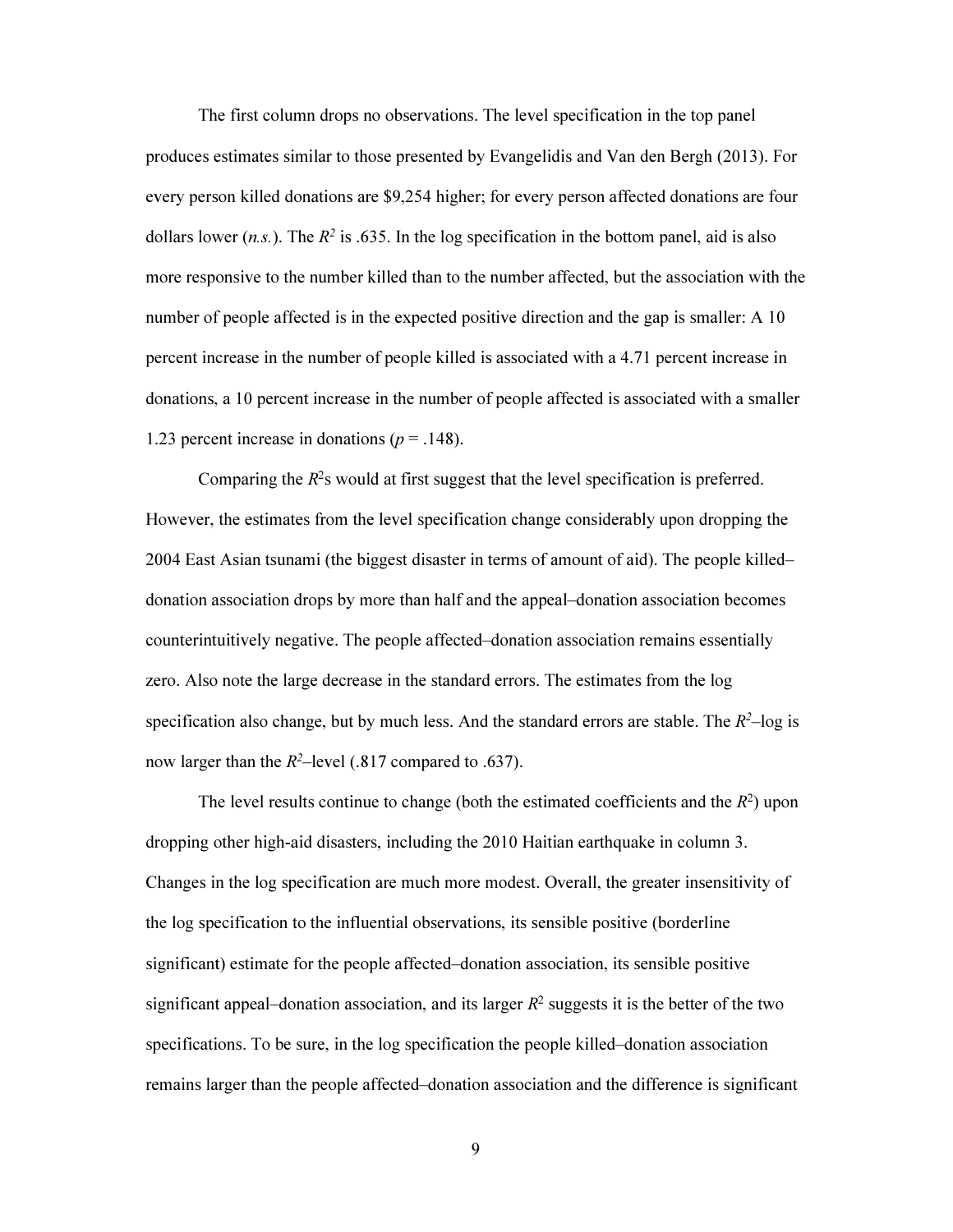(see the penultimate row in the Table 12.4). That said, the people affected–donation association is not irrelevant.

These results highlight that high-aid disasters are influential in the estimation. Even in the log specification, the estimate falls by about one-third (.471 to .338) upon dropping four influential observations. This motivates re-estimation of the log specification, using a spline for both the number of people killed and the number of people affected. For the spline in the number of people killed the knot is placed at the point of separation between the eight stand out disasters in the Evangelidis-Van den Bergh sample and the remaining 116. The knot for the spline in the number of people affected is placed to separate out the nine stand out disasters; it turns out that only five of these received donations to help the victims.<sup> $v$ </sup>

Table 5 presents the estimates for the spline specification. Column 1 reproduces Table 4 (Column 1, panel b) to ease comparison. The spline in the logs specification indicates that donated amounts increase by 15.05 percent in response to a 10 percent increase in the number of people killed among the most deadly disasters, a much larger response than the 2.57 percent increase in response among the less deadly disasters. The difference in response is significant ( $p = .0001$ ). The same pattern occurs in the response to the number of people affected: larger percentage donated amount responses are associated with percentage increases in the number of people affected among disasters that affect larger numbers of people. The adjusted– $R^2$ s indicate that the spline improves the model fit: .596 compared to .545.

For further evidence on the donation response to disasters, we look to confirm the main patterns from the Evangelidis-Van den Bergh data using a dataset on responses to the DEC appeals. This is narrower in scope than the Evangelidis-Van den Bergh data because the DEC data only record disasters for which there was an appeal. There were 33 DEC appeals for natural disasters over the period from 1968 – 2015 for which we also have data on the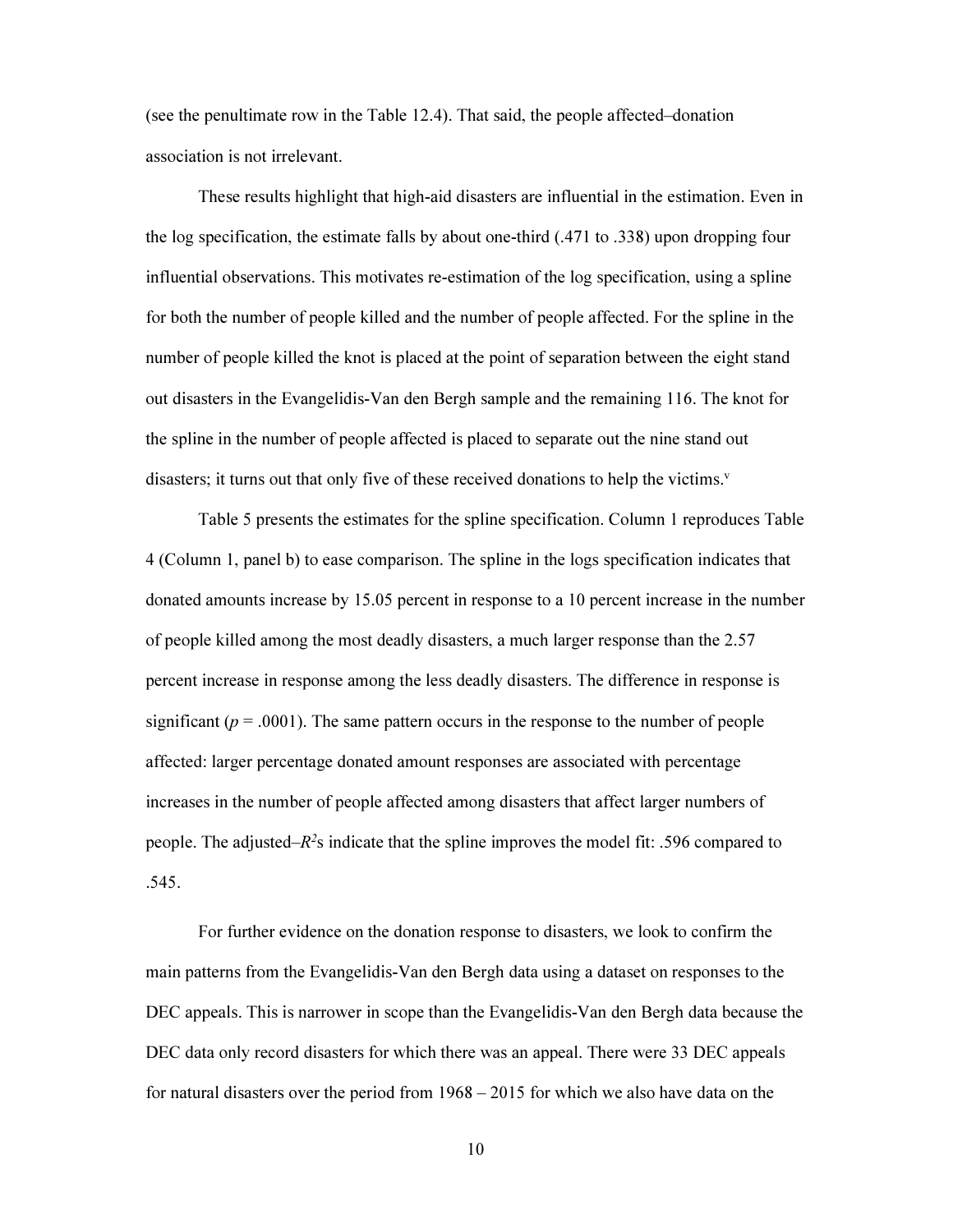numbers of people killed and affected. Results for this sub-sample DEC sample are reported in Table 6.

For comparison, we repeat the results from Table 4 (Column 1, panel b) for the Evangelidis-Van den Bergh data. In column 2 we also report results for a sub-group of 37 disasters in the Evangelidis-Van den Bergh for which an appeal was launched – this is more directly comparable with the DEC appeal data (although these disasters occurred 2003 – 2011). Note that the magnitude of the coefficients increases in the sub-sample compared to the full sample, consistent with a stronger response to larger disasters/ appeals. Column (3) reports results for the DEC data that confirm previous findings that the number killed has a stronger effect on the amount of aid than the number affected. The magnitude of the coefficients is smaller than the Evangelidis-Van den Bergh data. Columns (4) and (5) drop the two largest disasters from the analysis. The effect of the number of killed is reduced, confirming that deadly disasters have a particularly powerful effect on donations. The gap in the estimated coefficients on the number killed and the number affected is also reduced, although the significance of the individual coefficients does not change.

Summing up our analysis of the response to disasters, several key insights emerge: First, the presence of outliers makes estimation of the effect of disaster scale on aid sensitive to regression specification. Second, log-specifications are more stable than levelspecifications and are generally preferred on the basis of theoretical considerations and formal specification tests.<sup>vi</sup> Third, whether any aid is given depends both on the number of people killed and on the number of people affected – and both measures of the scale of a disaster have a similar relationship. Finally, how much aid is given is more strongly affected by the number killed than the number affected. The number of deaths has a particularly strong effect among a small number of very deadly disasters.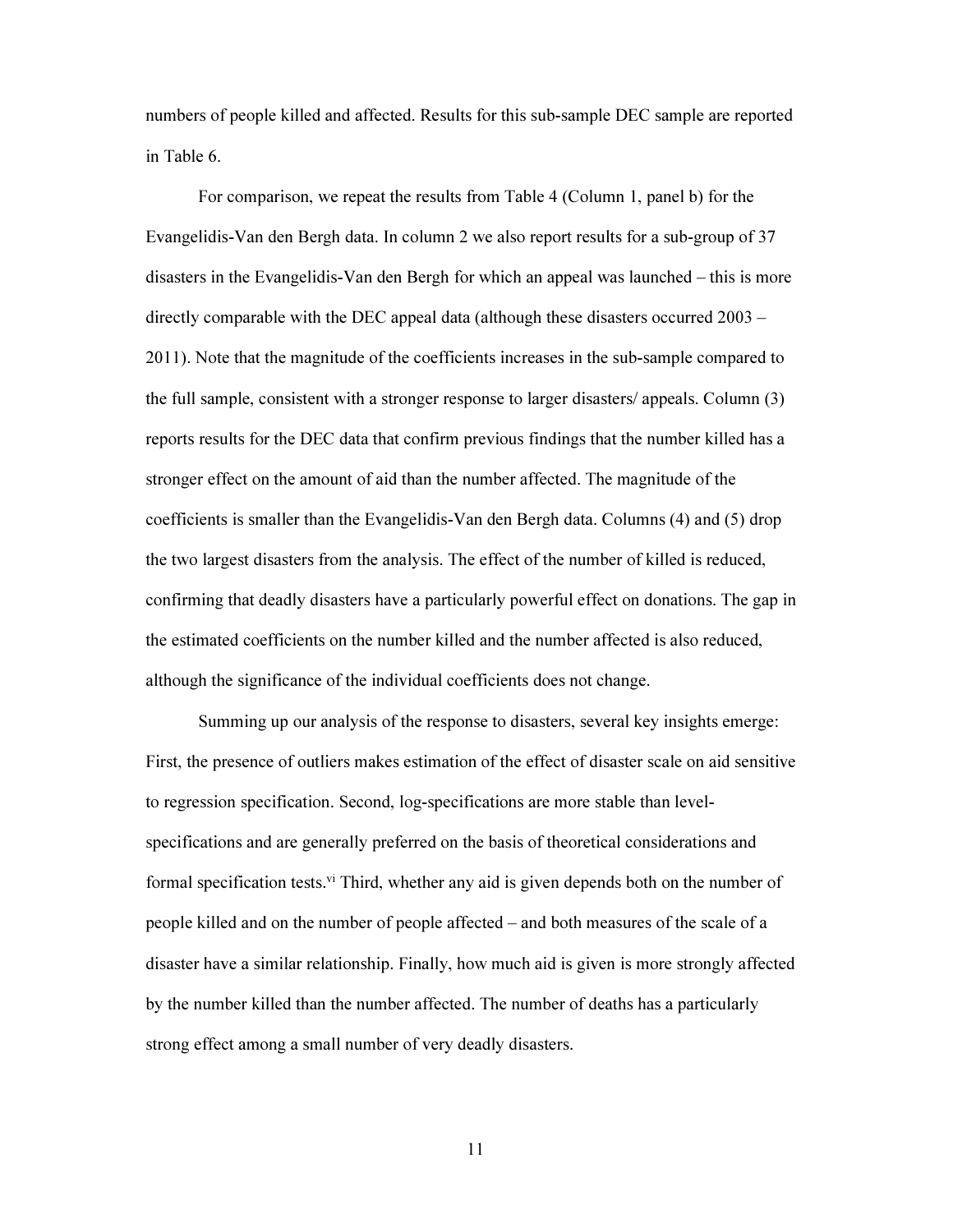Evangelidis and Van den Bergh (2013) argue that the stronger effect of the number killed (compared to the number affected) is an indication that aid is mis-directed since, in their view, the number affected provides a stronger indication of the level of need following a disaster than the number killed. A plausible alternative explanation for the smaller association with the number affected may be that this number is harder to measure accurately (compared to the number killed), and that consequently the regression estimate on the number of people affected is attenuated by measurement error. CRED reports that there may be uncertainty about what the number affected even captures: "The indicator *affected* is often reported and is widely used by different actors to convey the extent, impact, or severity of a disaster in nonspatial terms. The ambiguity in the definitions and the different criteria and methods of estimation produce vastly different numbers, which are rarely comparable." In the aftermath of a major disaster it may be hard to collect comprehensive information on the number killed, let along all the people who may be affected. Guha-Sapir and Below (2002) compared measurements of the numbers of people killed and affected from three studies and found that the studies agreed much more closely in their measurements of the number of people killed than in the number of people affected. This means that it may be harder to identify the underlying relationship with the number affected than with the number killed.

To the extent that the number killed does have a stronger effect on donations than the number affected, one contributory factor is likely to be media coverage. As shown by the results from Eisensee and Stromberg (2007) the number of deaths appears to be more strongly related to media coverage than the number affected and media coverage has a causal effect on the aid response. In the next section, we present new evidence confirming that public appeals play a crucial role in driving donations.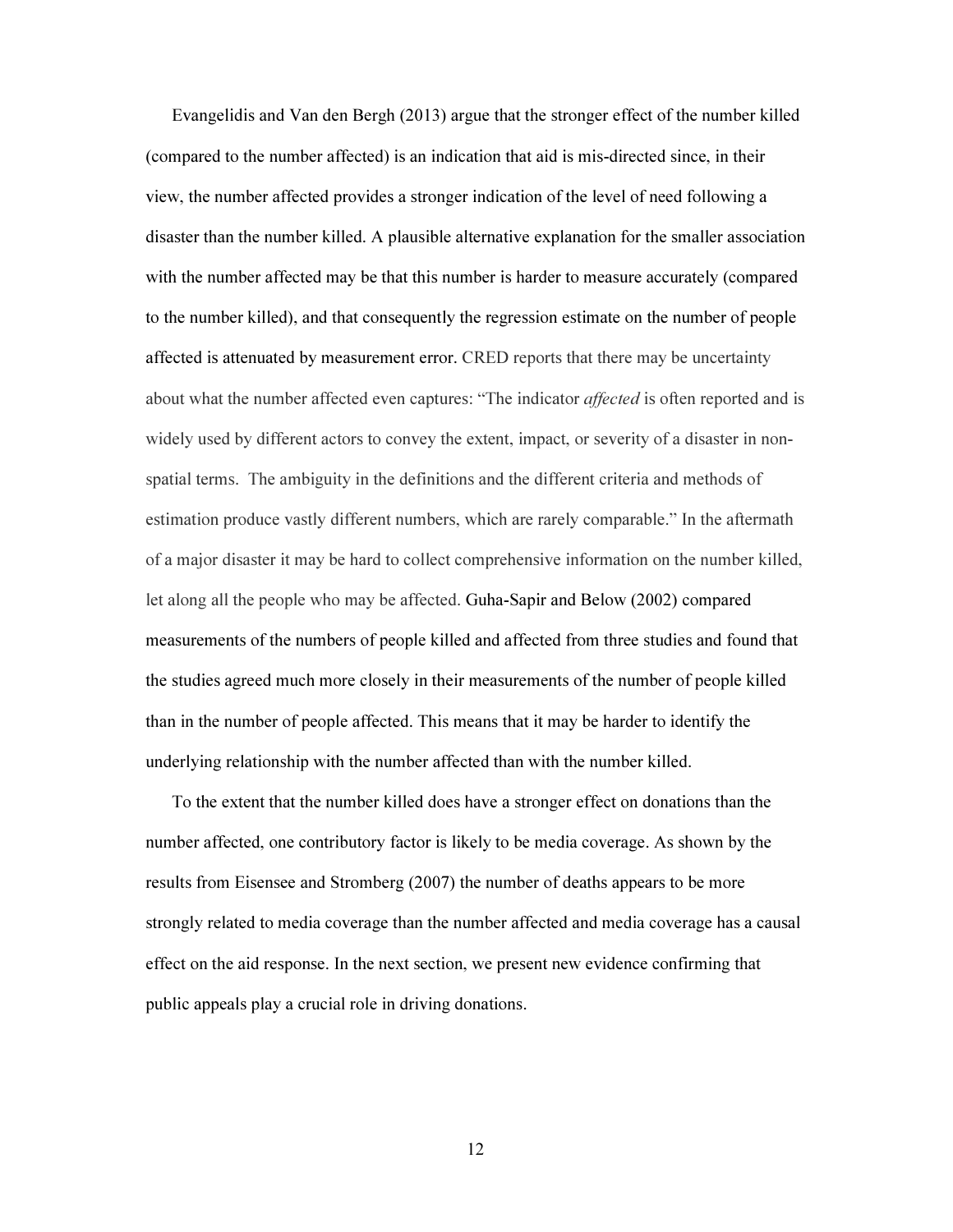#### 4. The importance of publicity

We provide detailed insight into the week-by-week response of donations to public appeals, focusing on DEC appeals. The decision by DEC to launch an appeal triggers a set of actions by the Rapid Response Network. Specifically, national banks and the Post Office network are set up to receive donations; appeal videos, often featuring well-known celebrities, are broadcast via national news networks. Although the disasters will have been in the news, the appeals give the disasters – and the need for funds – additional nationwide visibility. We show that these appeals are important in driving donations.

We track donations before and after the launch of a DEC appeal on a high frequency basis. We do this by exploiting anonymized data on donations made through charity accounts administered the Charities' Aid Foundation (CAF).<sup>vii</sup> Important for our analysis, we observe the exact date of donations – as well as the recipient charity – for a panel of more than 100,000 donors. Over the period 2009-2015, six disaster appeals were launched by DEC.<sup>viii</sup> We report average responses to these six appeals; further analysis confirms that responses are similar across the six appeals. Tracking donations on a high frequency basis allows us to study dynamics in the response to appeals. We also show that the appeal is crucial in triggering a response among donors: specifically, the timing of the response is linked to the date of the appeal, not the date of the disaster itself.

Figure 1, reproduced from Scharf, Smith and Ottoni-Wilhelm (2017), shows the dynamics in the response to appeals. The figure plots the estimated coefficients (and confidence intervals based on robust standard errors) associated with indicators for the weeks before and after the DEC appeal is launched. Weeks are defined as seven-day periods relative to the exact date of the appeal; week 0 indicates the first seven days after the appeal is launched. The coefficients capture differences in daily donations to DEC (+ the thirteen member charities) during the weeks before/ after the appeal, compared to baseline, i.e. outside the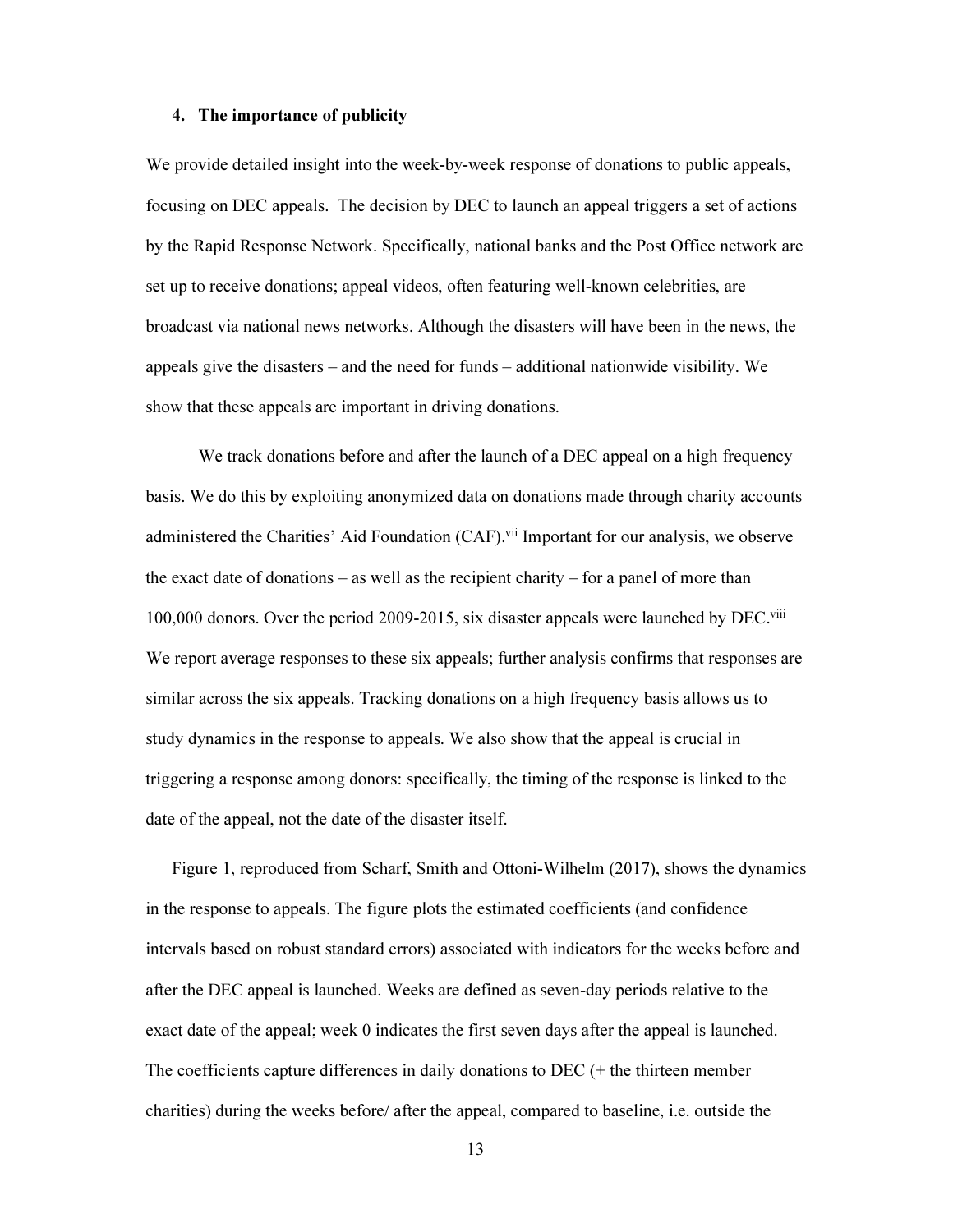disaster periods.<sup>ix</sup> We track donations through to week 19 (i.e. twenty-weeks after the appeal) which allows sufficient time for the response to the appeal to play out.

The pattern of coefficients and standard errors indicates that there are distinct phases in the response to appeals.

- *Phase 1* (weeks 0-4) is the **aftermath** period during which there is an immediate and strong response to the appeal. In the seven days following a disaster appeal, average daily donations to the DEC-13 are more than seven times  $(e^{2.09} - 1 = 7.08)$  higher than average daily donations to the DEC-13 during non-disaster period (i.e, outside the 22 week window surrounding each of the six disaster appeals) and around four times higher during the following three weeks  $(e^{1.49} - 1 = 3.44; e^{1.66} - 1 = 4.26)$ .
- *Phase 2* (weeks 5-9) is an **adjustment** period: donations to DEC-13 are still above their usual level, but lower than during the immediate aftermath and beginning to return to their baseline level.
- *Phase 3* (weeks 10-14) is a **settling** period: donations to DEC-13 are very close to baseline with no clear direction of movement.
- *Phase 4* (weeks 15-19) marks a complete return to baseline: the effect of the disaster appeal appears to have played out.

The results indicate that the response is initially strong but plays out fairly quickly, with donations returning to their baseline level after a period of around two months.<sup>xi</sup> This indicates that high-frequency data are important for looking at donation responses to this type of appeal.<sup>xii</sup>

There is no evidence that the appeal causes time-shifting in donations to DEC-13 – i.e. that the increase in donations in the aftermath of an appeal is offset by any reduction in donations to the same charities at a later point in time, either during the twenty-week period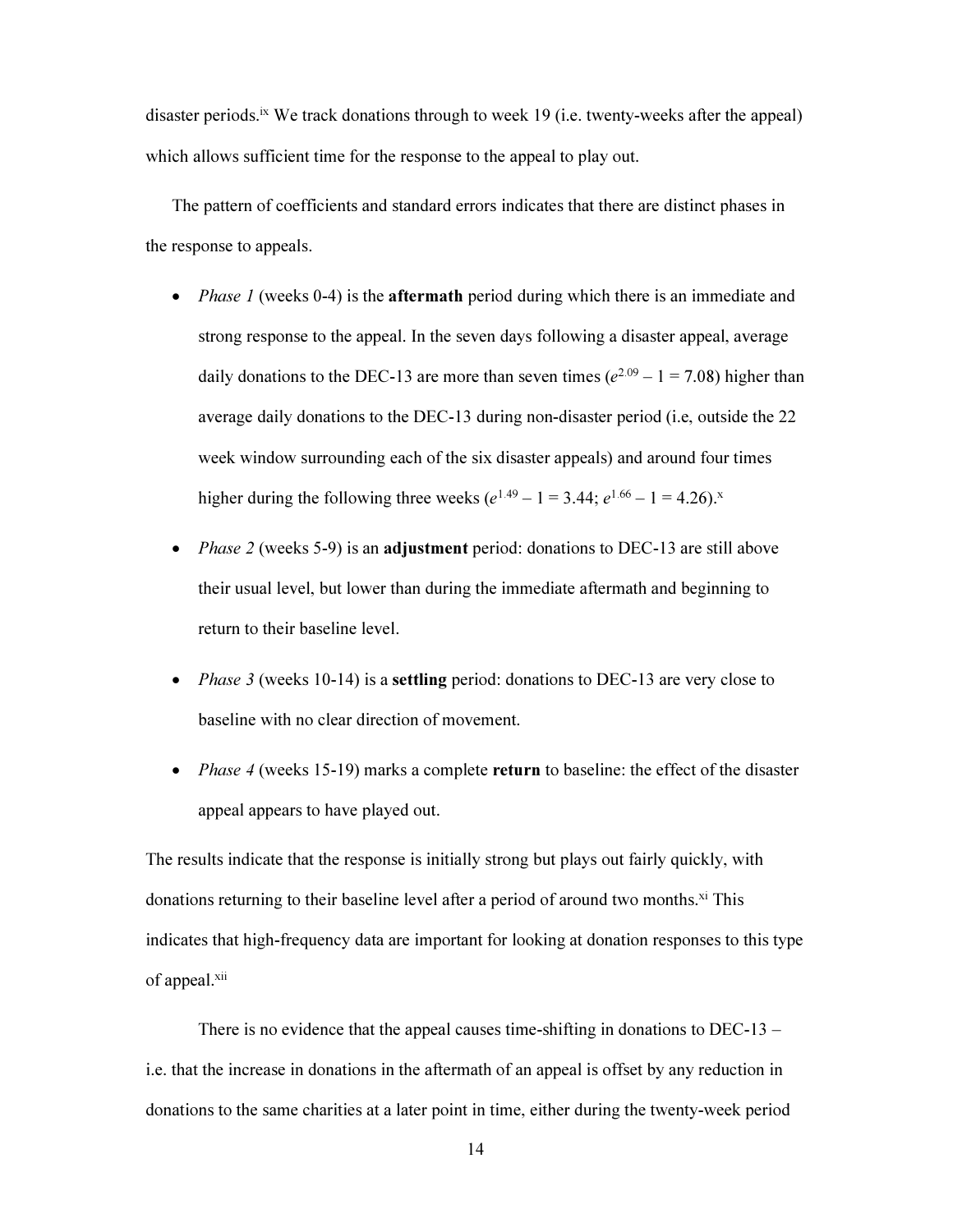or subsequently. Instead, the appeal is associated with a significant increase in donations to DEC-13, compared to baseline.<sup>xiii</sup>

This analysis of the effect of the DEC appeals focuses on the date of the appeal, rather than the date of the disaster. This is consistent with the actual pattern of responses. We test this by looking for an effect of the date of the disaster, rather than the date of the appeal. Four of the DEC appeals during the sample period were associated with a natural disaster that occurred on a specific date. Since there is typically a lag between the date of the disaster and the date of the appeal (between three and six days), this allows us to test whether contributions respond to the disaster or to the appeal by repeating the analysis, but including an additional indicator variable for days after the date of the disaster, before the appeal is launched. The coefficient on this indicator variable is relatively small and insignificant: 0.165  $(0.345)$ . This contrasts with the very strong positive response to the appeal during the first seven days. Therefore, we can dismiss that donations build up gradually after the disaster, because the response is immediate and large after the appeal, but not before. This provides striking evidence on the effect of public appeals in driving contributions.

#### 5. Discussion and conclusions

Natural disasters often trigger strong donation responses. We show that the magnitude of the response is linked to the scale of the disaster, particularly as measured by the number killed. Our interpretation of this finding is that the number killed provides a more reliable – and directly comparable – measure of the severity of the disaster. Analysing high-frequency data on donations, we show that the appeals are important in triggering a donation response. The response to appeals is strong and immediate, but relatively short-lived and tends to have played out after two-three months. The evidence also suggests that appeals generate new funding for international aid, with no time-shifting in donations to DEC-13.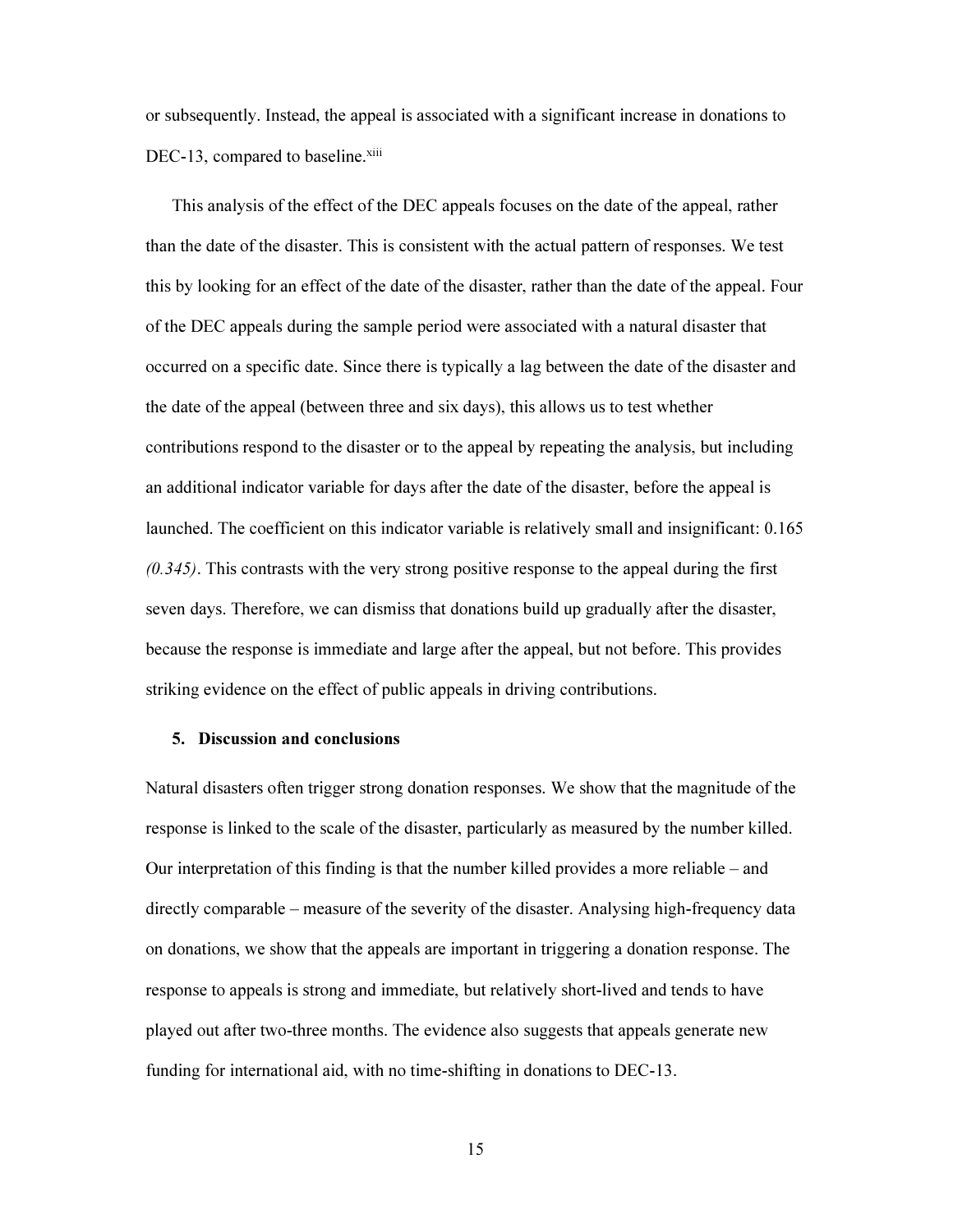- Brown, P. and J. Minty (2008) "Media coverage and charitable giving after the 2004 tsunami" Southern Economic Journal, 75 9–25
- Eckel, C., Grossman, P. and A. Oliveira. (2007) "Is More Information Always Better? An Experimental Study of Charitable Giving and Hurricane Katrina" Southern Economic Journal 74 (2) 388-411.
- Eisensee, T. and Stromberg, D. (2007) "News Floods, News Droughts and US Disaster Relief" Quarterly Journal of Economics 122(2) 693 – 728
- Evangelidis, I. & Van den Bergh, B. (2013). The number of fatalities drives disaster aid: Increasing sensitivity to people in need. Psychological Science, 24 (11), 2226- 2234.
- Fong, C. and Luttmer, E. (2007) "What Determines Giving to Hurricane Katrina Victims? Experimental Evidence on Racial Group Loyalty." American Economic Journal: Applied Economics  $1(2)$  64 – 87.
- Loewenstein, G., & Small, D. A. (2007) "The scarecrow and the tin man: The vicissitudes of human sympathy and caring." Review of General Psychology 11(2): 112-126.
- Scharf, K., Smith, S. and Ottoni-Wilhelm, M. (2017) Lift or shift: The effect of fundraising interventions in charity space and time Mimeo
- Stromberg, D. (2007) "Natural Disasters, Economic Development and Humanitarian Aid" The Journal of Economic Perspectives 21 (3) 199 – 222.
- Wiepking, P., & van Leeuwen, M.H.D. (2013). Picturing generosity: Explaining the success of national campaigns in the Netherlands. Nonprofit and Voluntary Sector Quarterly, 42, 262-284.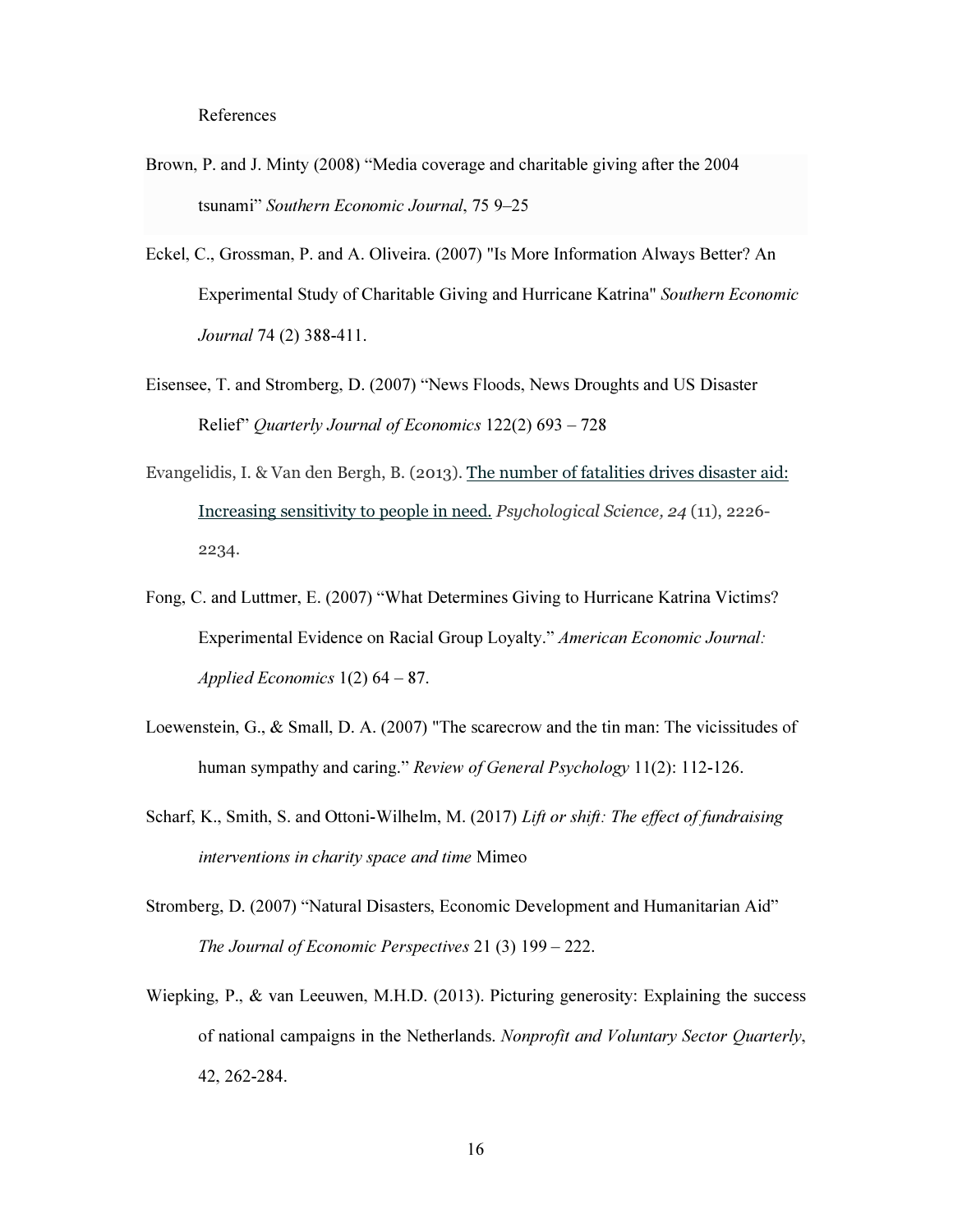#### Table 1

|                | Number of people | Number of people | Correlation |
|----------------|------------------|------------------|-------------|
|                | killed           | affected         |             |
| Mean (SD)      | 477              | 927,508          | 0.037       |
|                |                  |                  |             |
|                | (7,528)          | (8,897,949)      |             |
| Min            | 0                |                  |             |
| <b>Max</b>     | 300,317          | 300,000,000      |             |
| By type (mean) |                  |                  |             |
| Drought        | 1,156            | 3,560,346        | 0.012       |
| Earthquake     | 2,005            | 280,759          | 0.275       |
| Epidemic       | 253              | 27,392           | 0.102       |
| Extreme temp   | 412              | 233,247          | $-0.006$    |
| Flood          | 123              | 1,499,187        | 0.241       |
| Landslide      | 85               | 22,086           | 0.379       |
| <b>Storm</b>   | 494              | 591,101          | 0.076       |
| Volcano        | 160              | 38,364           | 0.002       |
| Wildfire       | 7                | 22526            | $-0.003$    |
| N              | 12470            | 12470            | 12740       |

#### Number reported killed and number reported affected, natural disasters 1968 – 2015

*Source: Data on natural disasters from EM-DAT, provided by the Centre for Research on the Epidemiology of Disasters (CRED)* 

#### Table 2

#### Stromberg's (2007) results

Dependent variable: Whether aid is provided in response to a natural disaster  $(0/1)$ 

|                              | <b>OLS</b> | IV         |
|------------------------------|------------|------------|
| Number killed (log 10)       | $0.10***$  | 0.02       |
|                              | (0.01)     | (0.04)     |
| Number affected (log 10)     | $0.06***$  | $0.04***$  |
|                              | (0.01)     | (0.01)     |
| Real GDP per capita (log10)  | $-0.08***$ | $-0.23***$ |
|                              | (0.03)     | (0.07)     |
| Disaster in the news $(0/1)$ | $0.09***$  | $0.76**$   |
|                              | (0.02)     | (0.32)     |
|                              | 4755       | 4755       |

*Notes to table: These results are taken from Stromberg (2007). Regressions additionally control for year, continent, disaster type and month and for (log) population. Disaster in the news is instrumented with presence of competing news stories (eg Olympics). Robust standard errors, clustered by recipient country in parentheses. \* denotes significant at 10 per cent, \*\* 5 per cent, \*\*\* 1 per cent.*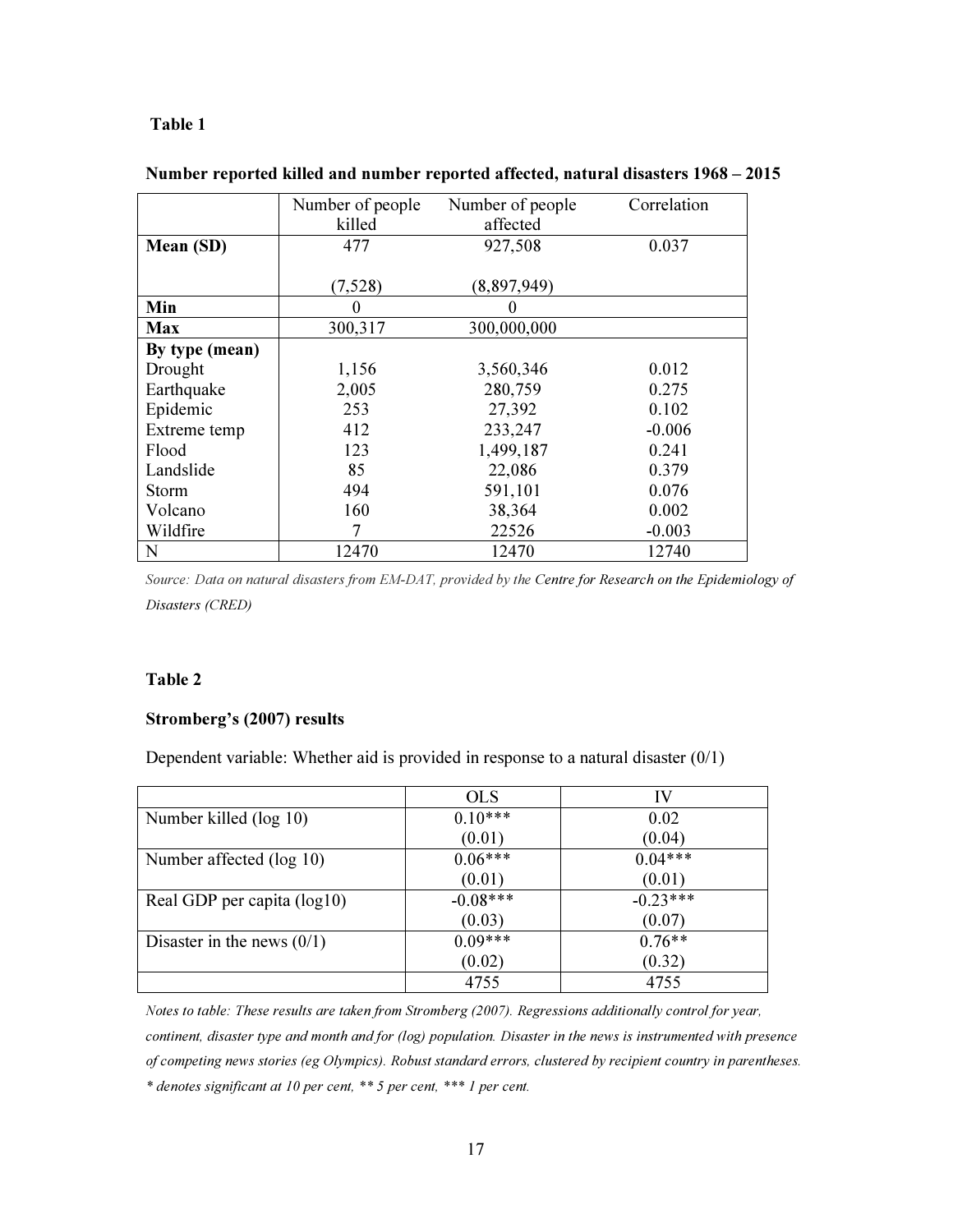#### Table 3

### Replication of Evangelidis and Van den Bergh's (2013) level-specification, and new results in logs

Dependent variable: Whether aid is provided in response to a natural disaster (0/1)

|                                                                  | <b>OLS</b>             | <b>OLS</b>              |
|------------------------------------------------------------------|------------------------|-------------------------|
|                                                                  | Levels                 | Logs                    |
| Number of people killed $(\beta_1)$                              | $.118^{a,b}$           | ***<br>.041             |
|                                                                  | (.075)                 | (.012)                  |
| Number of people affected $(\beta_2)$                            | $.0001^a$              | $.030^{\overline{***}}$ |
|                                                                  | (.0002)                | (.010)                  |
| Appeal                                                           | $.544$ <sup>***</sup>  | $.408***$               |
|                                                                  | (.067)                 | (.068)                  |
| p-value: $(\beta_1 = \beta_2)$                                   | .115                   | .546                    |
|                                                                  |                        |                         |
| $R^2$                                                            | .206                   | .275                    |
| <i>J</i> —test evidence against the model<br><i>t</i> -statistic | 6.392                  | $-1.879$                |
| <i>p</i> -value                                                  | $.0004 \times 10^{-6}$ | .061                    |
| $\cal N$                                                         | 381                    | 381                     |

*Notes: Estimates are from linear probability models. In column 1 the numbers of people killed and affected are in levels; in column 2 the numbers are in logarithms. Both specification include controls for continent, disaster type and year trend.* \*\*\* *p < .01.* <sup>a</sup>  *Numbers in units of 100,000s. For example, and additional 100,000 people*   $\emph{killed}$  is associated with a .118 point increase in the probability of donations.  $\emph{b}$   $p = .114$ . Data source: *Evangelidis and Van den Bergh (2013).*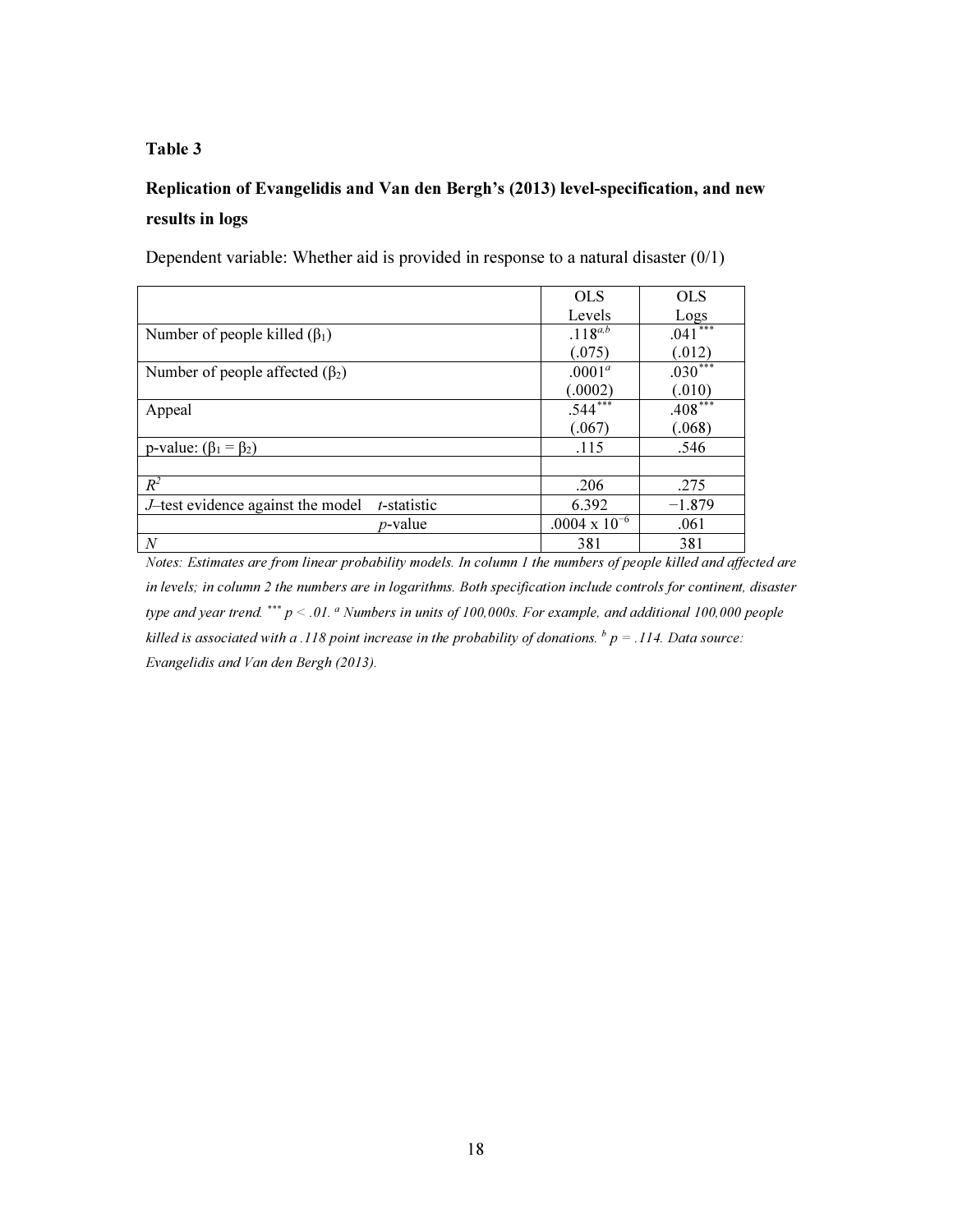|                                        | (1)                      | (2)               | (3)                  | (4)               | (5)              |
|----------------------------------------|--------------------------|-------------------|----------------------|-------------------|------------------|
|                                        | None                     | Drop 2004 tsunami | Drop 2010 earthquake | Drop 2011 tsunami | Drop 2010 floods |
|                                        |                          | East Asia         | Haiti                | Japan             | Pakistan         |
| $\cal N$                               | 124                      | 123               | 122                  | 121               | 120              |
| a. Level specification                 |                          |                   |                      |                   |                  |
| Number killed $(\beta_1)$              | $9,254.^{**}$            | $3,864$ .         | $1,109.^c$           | $714.$ *          | 886.**           |
|                                        | (3,922.)                 | (1,376.)          | (669.)               | (404.)            | (403.)           |
| Number affected $(\beta_2)$            | $-4.$                    | $-1.$             | $\theta$ .           | 1.                | $\mathbf{0}$ .   |
|                                        | (5.)                     | (2.)              | (1.)                 | (1.)              | (0.)             |
| Appeal                                 | 7,074,574.               | $-7,970,189.$     | 1,362,605.           | 13,518,647.       | 3,584,683.       |
|                                        | (33, 294, 007.)          | (17,887,581.)     | (15,946,616.)        | (10, 451, 346.)   | (3,106,515.)     |
|                                        | .020                     |                   |                      |                   |                  |
| <i>p</i> -value: $(\beta_1 = \beta_2)$ |                          | .006              | .101                 | .081              | .030             |
| $R^2$                                  | .635                     | .637              | .183                 | .274              | .595             |
| b. Log specification                   |                          |                   |                      |                   |                  |
| Number killed $(\beta_1)$              | $.471***$                | $.427***$         | $.401***$            | $.351***$         | $.338***$        |
|                                        | (.093)                   | (.090)            | (.093)               | (.086)            | (.088)           |
| Number affected $(\beta_2)$            | .123                     | $.135^{b}$        | .129                 | $.139^{d}$        | .112             |
|                                        | (.084)                   | (.084)            | (.084)               | (.085)            | (.083)           |
| Appeal                                 | $1.62\overline{6}^{***}$ | $1.514***$        | $1.518***$           | $1.667***$        | $1.598***$       |
|                                        | (.401)                   | (.387)            | (.394)               | (.383)            | (.379)           |
|                                        |                          |                   |                      |                   |                  |
| <i>p</i> -value: $(\beta_1 = \beta_2)$ | .012                     | .023              | .042                 | .085              | .071             |
| $R^{2}$ <sup>a</sup>                   | .220                     | .817              | .234                 | .317              | .607             |
|                                        |                          |                   |                      |                   |                  |

Table 4: Level and log specifications, with specification tests. Dependent variable = How much aid is provided  $(>0)$ 

Notes: OLS estimates using the sample of disasters in which donations were received. All regressions control for continent, disaster type and a year trend. \*\*\* .p  $\leq$  .01, \*\* p  $\leq$ .05,  $^*$  p  $\leq$  .10.  $^a$  For the log specification the R<sup>2</sup> is calculated by first predicting the amount donated in levels (using the estimates from the log specification), and then calculating the squared-correlation coefficient with the actual amount donated in levels.  $^b$  p = .109.  $^c$  p = .101.  $^d$  p = .105. Data source: Evangelidis and Van den Bergh (2013).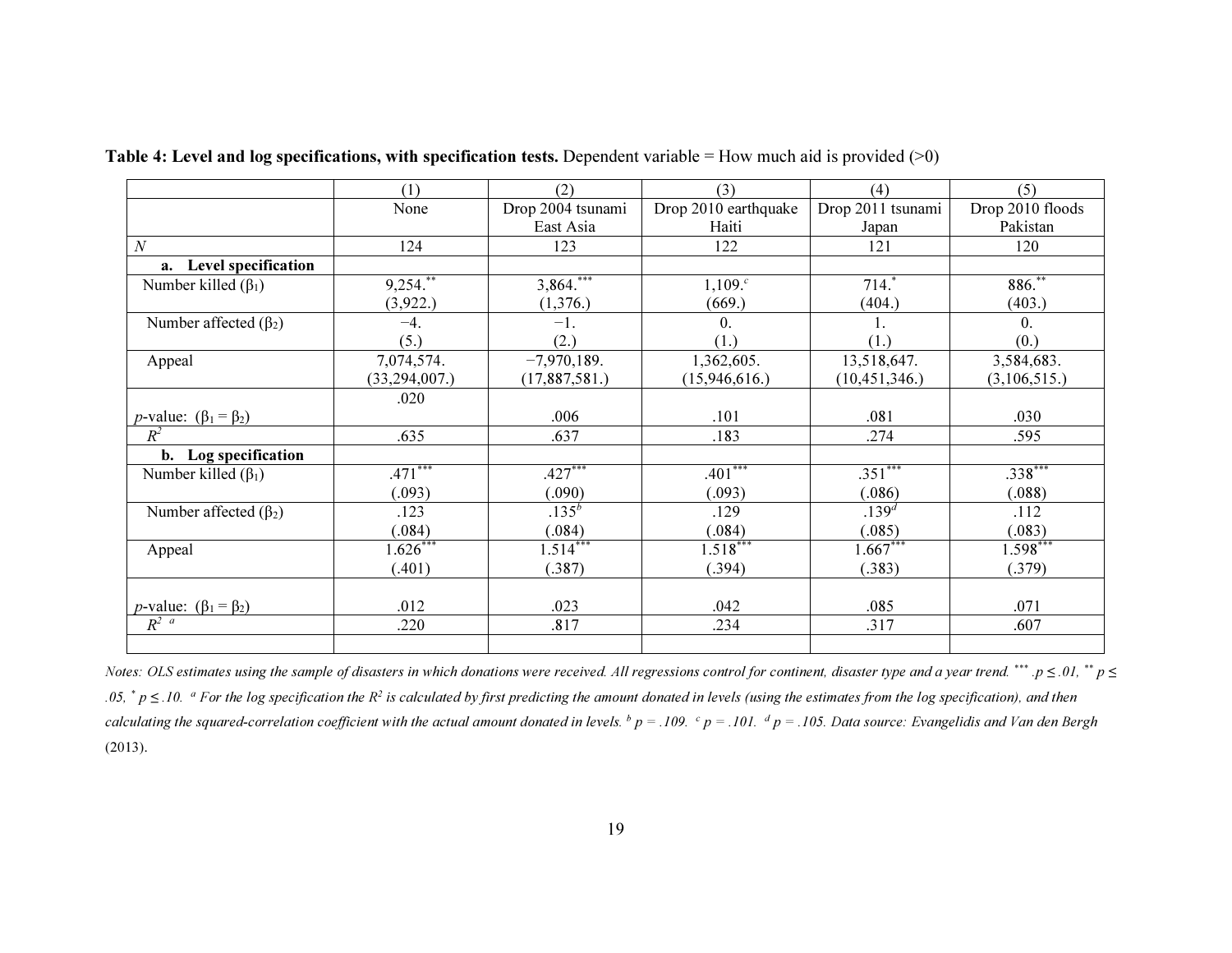#### Table 5. Spline specification in logs

Dependent variable: How much aid is provided  $(>0)$ 

|                                                       | Linear in $\log s^c$  | Spline in logs              |
|-------------------------------------------------------|-----------------------|-----------------------------|
|                                                       | $( \;   \; )$         | (2)                         |
| Number of people killed                               | ***<br>.471<br>(.093) |                             |
| Number of people killed less than $5,778^{\circ}$     |                       | $.257^{**}$<br>(.102)       |
| Number of people killed above<br>5,778                |                       | $1.505***$<br>(.264)        |
|                                                       |                       |                             |
| Number of people affected                             | $.123^{d}$<br>(.084)  |                             |
| Number of people affected less than 14 million $\phi$ |                       | .097 <sup>e</sup><br>(.098) |
| 14 million<br>Number of people affected above         | ٠                     | .726 <sup>e</sup><br>(.657) |
|                                                       |                       |                             |
| Appeal                                                | 1.626<br>(.401)       | $1.505***$<br>(.389)        |
| N                                                     | 124                   | 124                         |
| $R^2$                                                 | .593                  | .645                        |
| adjusted – $R^2$                                      | .545                  | .596                        |

Notes: OLS estimates using the sample of disasters in which donations were received ( $N = 124$ ). Both regressions control for continent, disaster type and a year trend. The  $R^2$ s are based on the sum of squares of the log amount donated. \*\*\*  $p \le 0.01$ , \*\*  $p \le 0.05$ , \*  $p \le 0.10$ .  $a$  The number of people killed in the 2006 earthquake in Indonesia.  $^b$  The number of people affected in the 2007 flood in Bangladesh was 13,771,380.  $^c$  Estimates

repeated from Table B.  $d$   $p = .148$ .  $e$  Test of the hypothesis that both coefficients are zero has  $p = .116$ .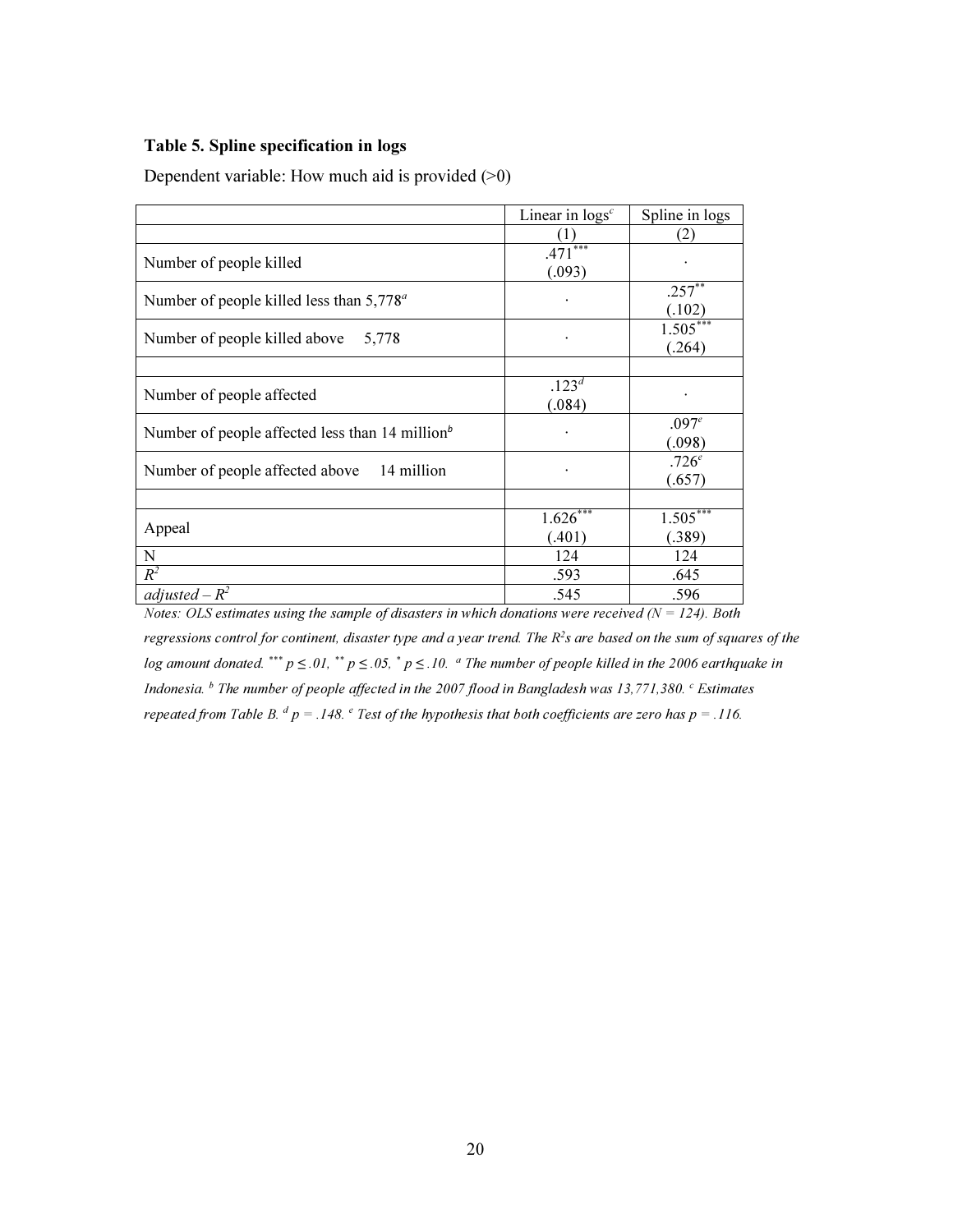#### Table 6. Analysis of DEC appeals

|                                        | (1)         | (2)                  | (3)        | (4)        | (5)          |
|----------------------------------------|-------------|----------------------|------------|------------|--------------|
|                                        | Evangelidis | Evangelidis          | <b>DEC</b> | <b>DEC</b> | <b>DEC</b>   |
|                                        | All $(>0)$  | Appeals              | Appeals    | (drop)     | (drop Haiti) |
|                                        |             |                      |            | Tsunami)   |              |
| Number killed $(\beta_1)$              | $0.471**$   | $0.779**$            | $0.304**$  | $0.238**$  | $0.225**$    |
|                                        | (0.093)     | (0.171)              | (0.105)    | (0.087)    | (0.086)      |
| Number affected $(\beta_2)$            | 0.123       | 0.300                | 0.031      | 0.095      | 0.099        |
|                                        | (0.084)     | (0.203)              | (0.220)    | (0.175)    | (0.171)      |
| Appeal launched $(0/1)$                | 1.626       |                      |            |            |              |
|                                        | (0.401)     |                      |            |            |              |
| <i>p</i> -value: $(\beta_1 = \beta_2)$ | [.012]      | $\left[ .144\right]$ | [.323]     | .490]      | [0.530]      |
| N                                      | 124         | 37                   | 33         | 32         | 31           |

Dependent variable: How much aid is provided (in logs)

Notes to table: Regressions estimated using OLS on data from Evangelidis et al (2013) and on data from DEC appeals compiled by the authors. All regressions control additionally for year, continent and disaster type. Robust standard errors in parentheses. \* significant at 10 per cent, \*\* 5 per cent, \*\*\* 1 per cent.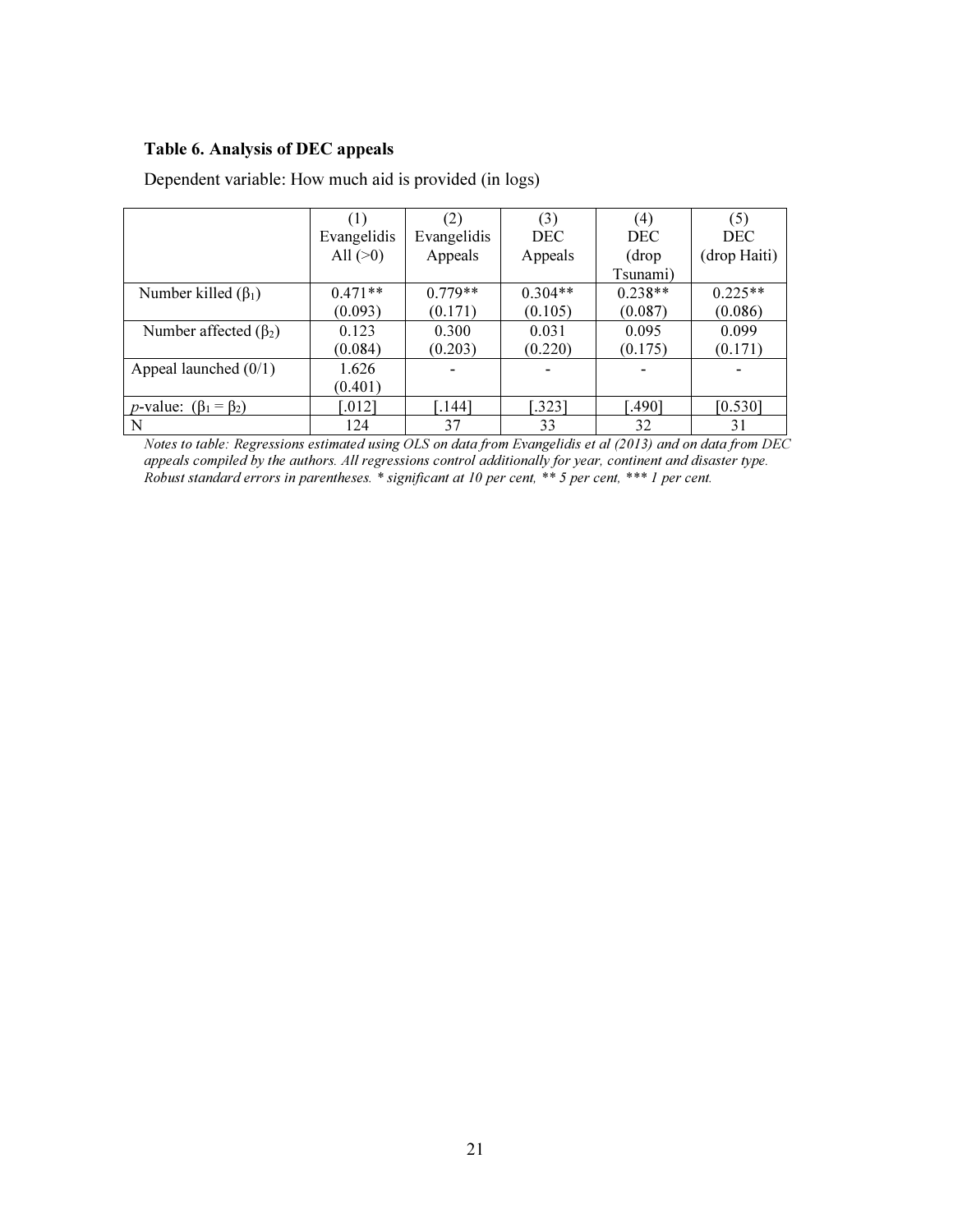#### Figure 1: Estimated response to disasters, by week



#### Donations to international relief charities

Notes to figure: Difference in daily (ln) donations to DEC and 13 member charities, relative to baseline of non-disaster periods. Estimated coefficients plus confidence intervals. Regressions (estimated using OLS) include controls for trend, month, day of month, day of week, Christmas, New Year, Easter, bank holidays and major telethons. Figure taken from Scharf, Smith and Ottoni-Wilhelm (2017).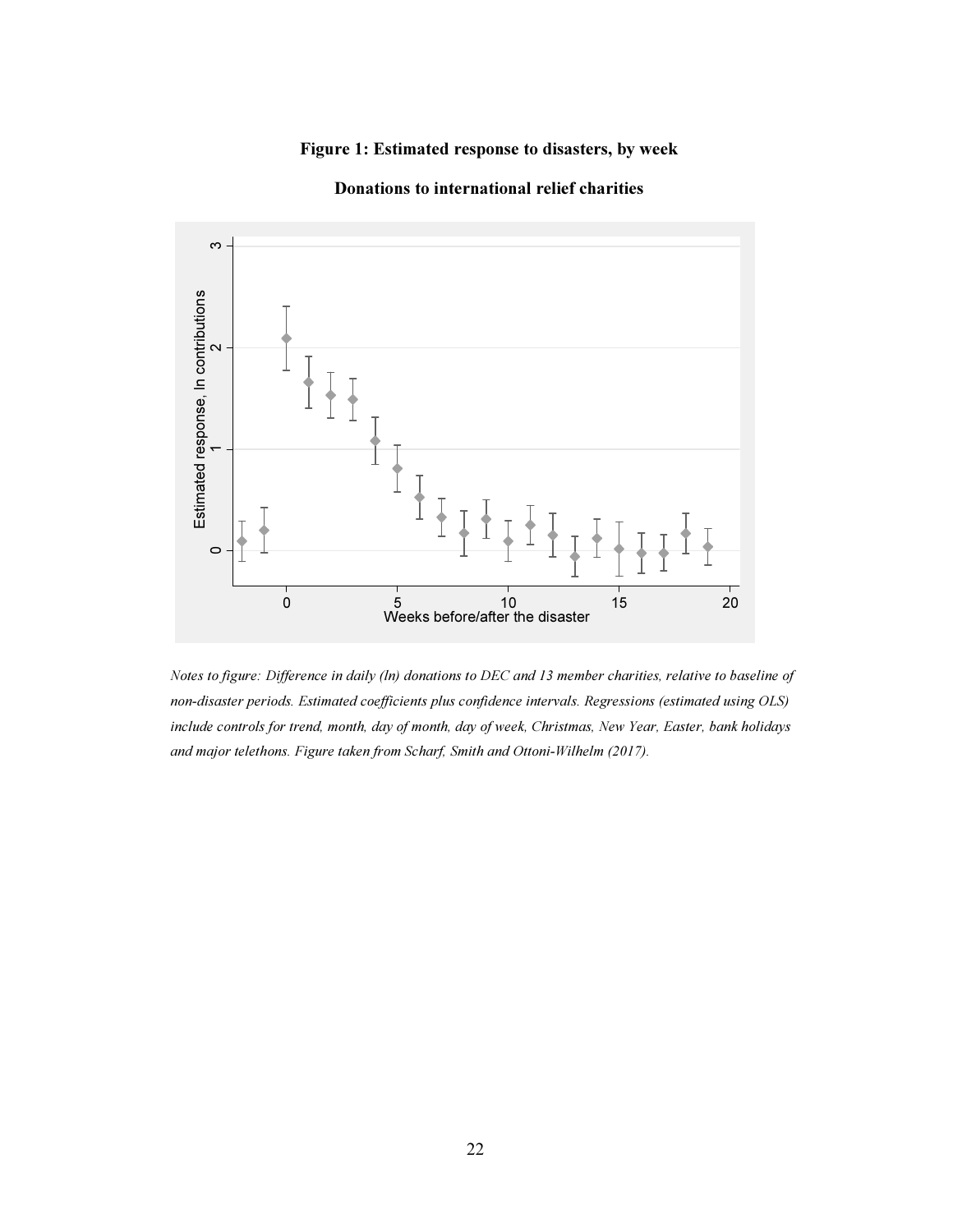| year                                     | type                                       | Country                   | Number killed | Number affected |  |
|------------------------------------------|--------------------------------------------|---------------------------|---------------|-----------------|--|
| Worst twenty disasters, by number killed |                                            |                           |               |                 |  |
| 1970                                     | Storm                                      | Bangladesh                | 300000        | 3648000         |  |
| 1983                                     | Drought                                    | Ethiopia                  | 300000        | 7750000         |  |
| 1976                                     | Earthquake                                 | China                     | 242000        | 164000          |  |
| 2010                                     | Earthquake                                 | Haiti                     | 222570        | 3700000         |  |
| 2004                                     | Earthquake                                 | Indonesia                 | 165816        | 673731          |  |
| 1983                                     | Drought                                    | Sudan (the)               | 150000        | 8400000         |  |
| 1991                                     | Storm                                      | Bangladesh                | 138866        | 15438849        |  |
| 2008                                     | Storm                                      | Myanmar                   | 138366        | 2420000         |  |
| 1973                                     | Drought                                    | Ethiopia                  | 100000        | 3000000         |  |
| 1981                                     | Drought                                    | Mozambique                | 100000        | 4750000         |  |
| 2008                                     | Earthquake                                 | China                     | 87564         | 47437647        |  |
| 2005                                     | Earthquake                                 | Pakistan                  | 73338         | 5128309         |  |
| 1970                                     | Earthquake                                 | Peru                      | 66794         | 3216240         |  |
| 2010                                     | Extreme temp                               | <b>Russian Federation</b> | 55760         | 11              |  |
| 1990                                     | Earthquake                                 | Iran                      | 40021         | 732400          |  |
| 2004                                     | Earthquake                                 | Sri Lanka                 | 35399         | 1019306         |  |
| 1999                                     | Flood                                      | Venezuela                 | 30005         | 543503          |  |
| 1974                                     | Flood                                      | Bangladesh                | 28700         | 38000000        |  |
| 2003                                     | Earthquake                                 | Iran                      | 26797         | 297049          |  |
| 1978                                     | Earthquake                                 | Iran                      | 25045         | 40052           |  |
|                                          | Worst twenty disasters, by number affected |                           |               |                 |  |
| 2002                                     | Drought                                    | India                     | $\pmb{0}$     | 300000000       |  |
| 1987                                     | Drought                                    | India                     | 300           | 300000000       |  |
| 1998                                     | Flood                                      | China                     | 4250          | 242714300       |  |
| 1991                                     | Flood                                      | China                     | 1861          | 210235727       |  |
| 1972                                     | Drought                                    | India                     | 0             | 200000000       |  |
| 2003                                     | Flood                                      | China                     | 662           | 155924986       |  |
| 1996                                     | Flood                                      | China                     | 4091          | 154674000       |  |
| 2010                                     | Flood                                      | China                     | 1911          | 140194000       |  |
| 1993                                     | Flood                                      | India                     | 1297          | 128060000       |  |
| 1995                                     | Flood                                      | China                     | 1618          | 126570411       |  |
| 2002                                     | Flood                                      | China                     | 1246          | 113255696       |  |
| 1994                                     | Flood                                      | China                     | 1564          | 111539385       |  |
| 2007                                     | Flood                                      | China                     | 1030          | 111110792       |  |
| 2002                                     | Storm                                      | China                     | 108           | 107403094       |  |
| 1999                                     | Flood                                      | China                     | 1185          | 107197000       |  |
| 1989                                     | Flood                                      | China                     | 2000          | 100010000       |  |
| 1982                                     | Drought                                    | India                     | 0             | 100000000       |  |
| 2011                                     | Flood                                      | China                     | 628           | 93360000        |  |
| 1994                                     | Drought                                    | China                     | 0             | 88690000        |  |
| 2008                                     | <b>Extreme temperature</b>                 | China                     | 145           | 77000000        |  |

# Appendix A: Biggest natural disasters, 1968 – 2015 (CRED)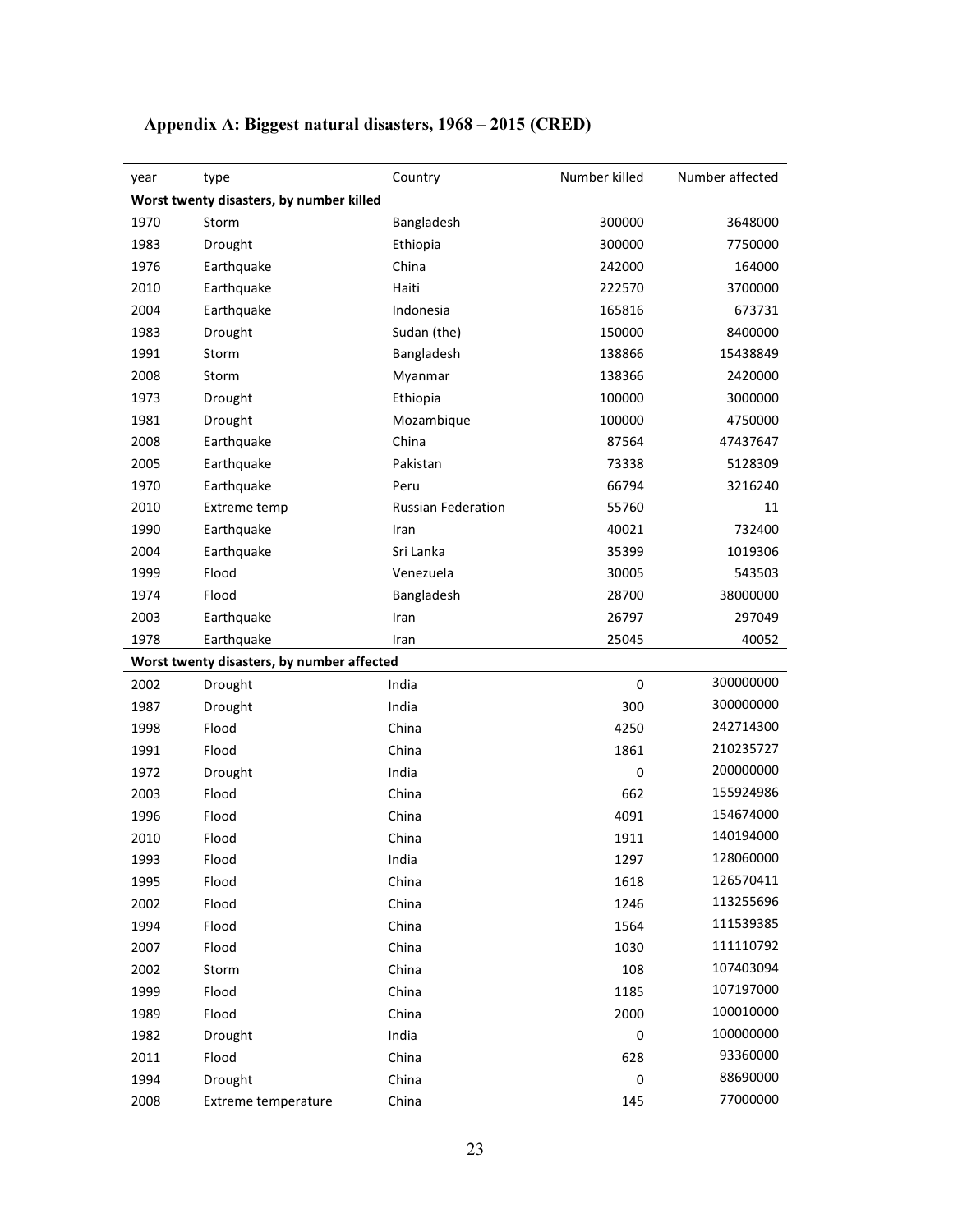| Date      | DisasterType | Country         | Dead   | Affected | Amount   |
|-----------|--------------|-----------------|--------|----------|----------|
| Feb 1968  | war          | Vietnam         |        |          | 360000   |
| Sept 1968 | earthquake   | Iran            | 10000  | 79050    | 210000   |
| Nov 1968  | war          | Nigeria         |        |          | 240000   |
| Oct 1969  | floods       | Tunisia         | 616    | 471506   | 90000    |
| Nov 1969  | earthquake   | Yugoslavia      | 15     | 286116   | 60000    |
| Mar 1970  | earthquake   | Turkey          | 1086   | 83448    | 370000   |
| Jun 1970  | earthquake   | Peru            | 66794  | 3216240  | 230000   |
| Jun 1970  | floods       | Romania         | 215    | 238755   | 110000   |
| Nov 1970  | storm        | Bangladesh      | 300000 | 3648000  | 1490000  |
| Jun 1971  | war          | Pakistan        |        |          | 1420000  |
| Dec 1972  | earthquake   | Nicaragua       | 10000  | 720000   | 340000   |
| Oct 1973  | drought      | Ethiopia        | 100000 | 3000000  | 1540000  |
| Sep 1974  | storm        | Honduras        | 8000   | 600000   | 350000   |
| Feb 1976  | earthquake   | Guatemala       | 23000  | 4993000  | 1300000  |
| Sep 1979  | war          | Cambodia        |        |          | 560000   |
| Nov 1979  | storm        | India           | 594    | 1605772  | 870000   |
| Jun 1980  | drought      | East Africa     |        |          | 6100000  |
| Mar 1982  | war          | Central America |        |          | 430000   |
| Jul 1982  | war          | Lebanon         |        |          | 1030000  |
| Mar 1983  | famine       | Ethiopia        |        |          | 1970000  |
| Jun 1984  | famine       | Africa          |        |          | 9520000  |
| Oct 1984  | famine       | Ethiopia        |        |          | 5250000  |
| May 1985  | storm        | Bangladesh      | 15121  | 1831300  | 1400000  |
| Jun 1987  | war          | Mozambique      |        |          | 2480000  |
| Dec 1987  | famine       | Ethiopia        |        |          | 2690000  |
| Aug 1988  | flood        | Sudan           | 96     | 2500000  | 8890000  |
| Sep 1988  | storm        | Bangladesh      | 2379   | 45000000 | 5810000  |
| Sep 1988  | storm        | Caribbean       | 103    | 1740000  | 1000000  |
| Dec 1989  | famine       | Ethiopia        |        |          | 10240000 |
| Sep 1990  | war          | Gulf            |        |          | 3490000  |
| Jan 1991  | famine       | Africa          |        |          | 7930000  |
| May 1991  | storm        | Bangladesh      | 138866 | 15438849 | 3520000  |
| Jun 1991  | famine       | Africa          |        |          | 2600000  |
| Sep 1992  | famine       | Africa          |        |          | 17300000 |
| Oct 1993  | famine       | Africa          |        |          | 2530000  |
| Feb 1994  | war          | Yugoslavia      |        |          | 2600000  |
| May 1994  | war          | Rwanda          |        |          | 37000000 |
| May 1998  | war          | Sudan           |        |          | 10500000 |
| Sep 1998  | floods       | Bangladesh      | 103    | 1000000  | 5500000  |
| Nov 1998  | storm        | Central America | 18808  | 3246628  | 18500000 |
| Apr 1999  | war          | Kosovo          |        |          | 53000000 |
| Nov 1999  | storm        | India           | 9843   | 12628312 | 7000000  |
| Mar 2000  | flood        | Mozambique      | 800    | 4500000  | 30000000 |
| Feb 2001  | earthquake   | India           | 20005  | 6321812  | 24000000 |

# Appendix B: DEC Disaster Appeals (1968 – 2015)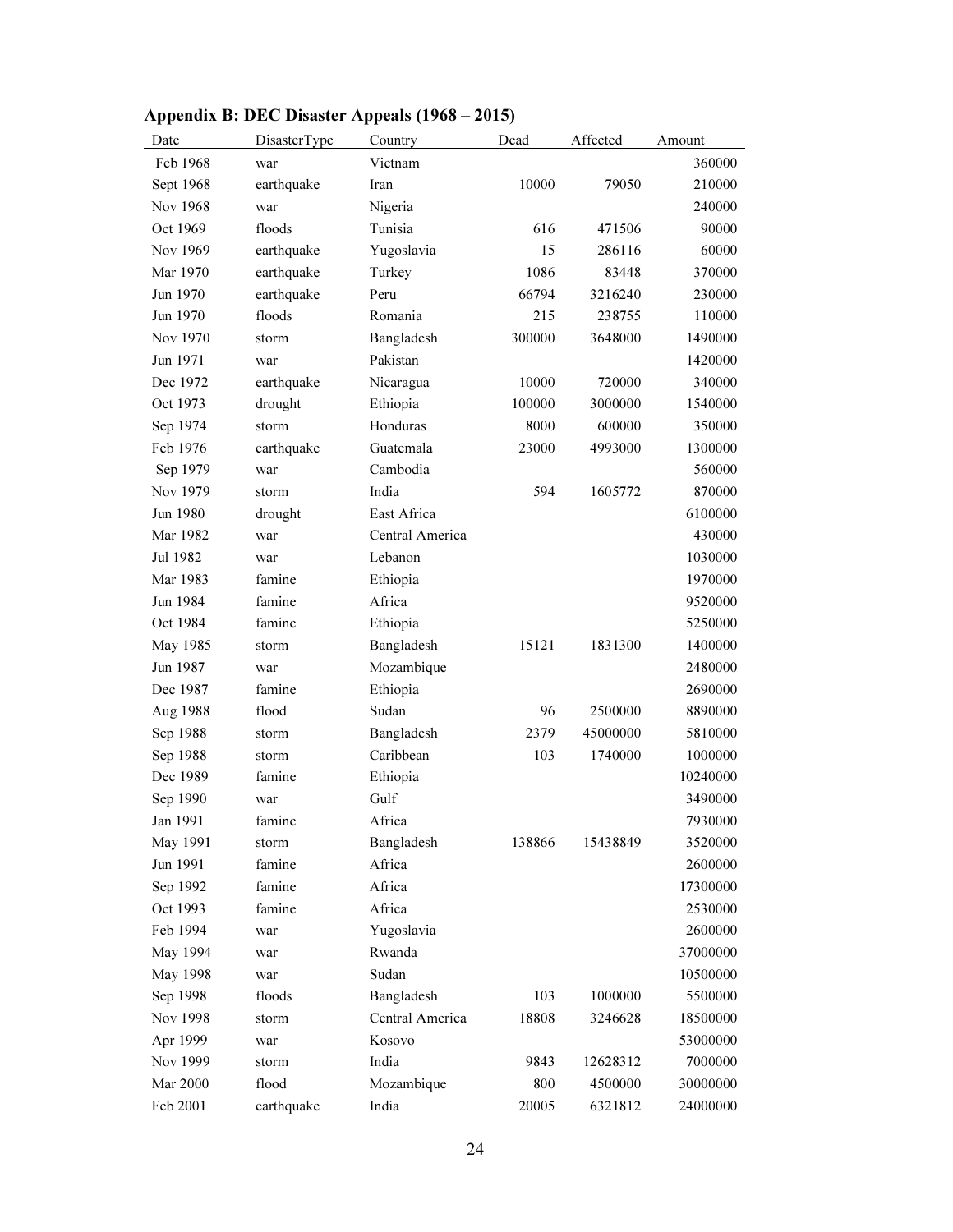| Jan 2002        | volcano    | DR Congo        | 200    | 110400   | 4650000      |
|-----------------|------------|-----------------|--------|----------|--------------|
| Jul 2002        | drought    | Southern Africa |        |          | 16000000     |
| Aug 2003        | war        | Liberia         |        |          | 2500000      |
| Jul 2004        | war        | Sudan           |        |          | 35000000     |
| Dec 2004        | tsunami    | Asia            | 250000 | 5000000  | 392000000    |
| Aug 2005        | drought    | Nigeria         |        |          | 32000000     |
| Oct 2005        | earthquake | India/ Pakistan | 74647  | 5284931  | 59000000     |
| May 2007        | war        | Dafur/Chad      |        |          | 13600000     |
| Nov 2007        | storm      | Bangladesh      | 4234   | 8978754  | 9000000      |
| May 2008        | storm      | Myanmar         | 138366 | 2420000  | 19500000     |
| <b>Nov 2008</b> | war        | DR Congo        |        |          | 10500000     |
| Jan 2009        | war        | Gaza            |        |          | 8300000      |
| Oct 2009        | earthquake | Indonesia       | 1202   | 9806076  | 9300000      |
| Jan 2010        | earthquake | Haiti           | 222570 | 3700000  | $1.07E + 08$ |
| Aug 2010        | floods     | Pakistan        | 2113   | 20363496 | 71000000     |
| Jul 2011        | drought    | East Africa     |        |          | 79000000     |
| Mar 2013        | war        | Syria           |        |          | 27000000     |
| Nov 2013        | storm      | Phillipines     | 7354   | 16106870 | 97000000     |
| Aug 2014        | war        | Gaza            |        |          | 19000000     |
| Oct 2014        | disease    | West Africa     | 11310  | 28620    | 37000000     |
| Apr 2015        | earthquake | Nepal           | 8969   | 5640265  | 87000000     |

Source: Notes to table: Data on all natural disasters over the period 1968 – 2015 comes from EM-DAT. Information on DEC appeals comes from Disasters Emergency Committee (http://www.dec.org.uk/). Disasters analysed in section 4 are shaded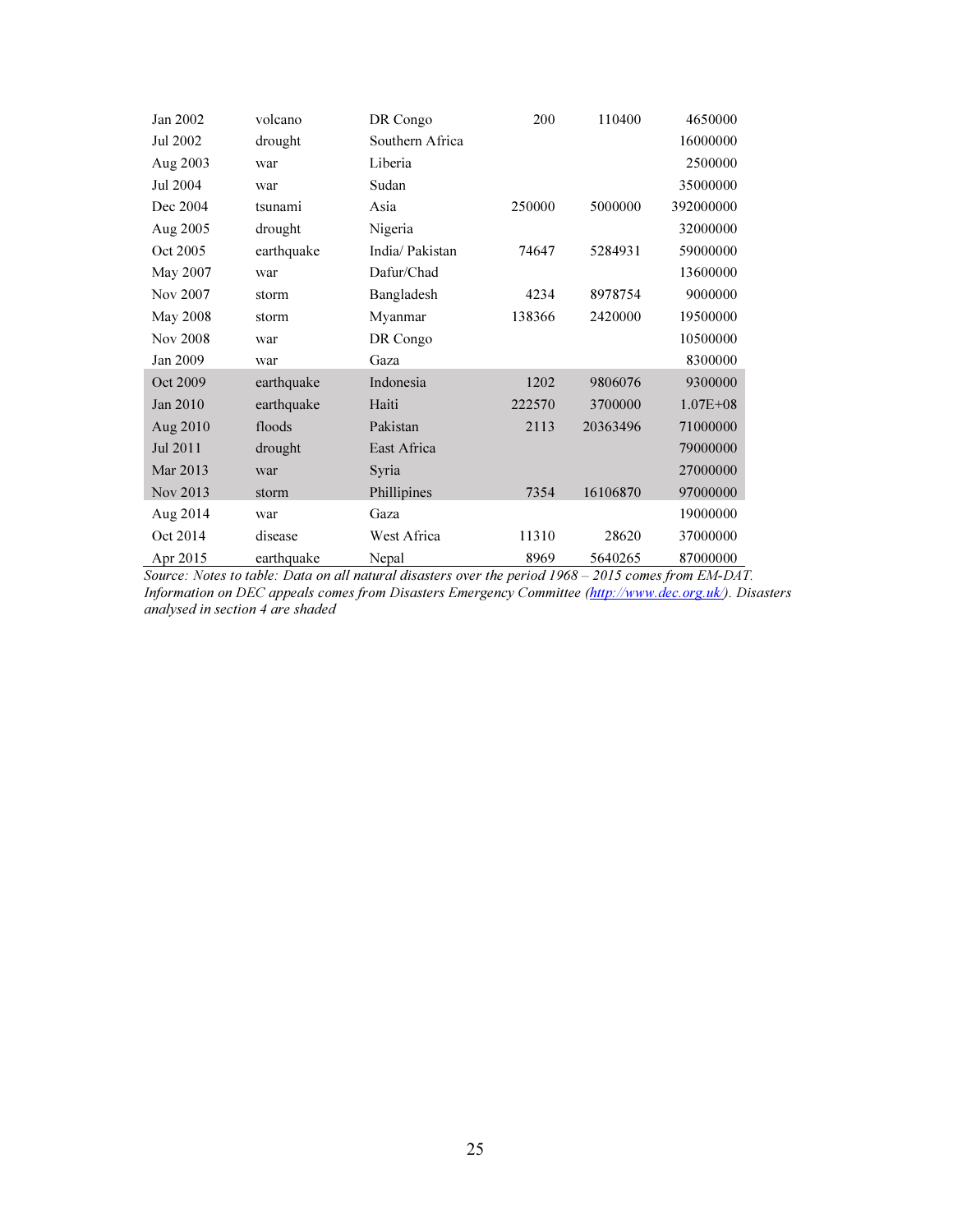|                 | Breakdown of all natural disasters |            |            | Breakdown of DEC |                  |
|-----------------|------------------------------------|------------|------------|------------------|------------------|
|                 |                                    |            |            | appeals          |                  |
|                 | % disasters                        | $%$ deaths | % affected | #DEC             | % DEC            |
|                 |                                    |            |            | appeals          | appeals          |
| By area         |                                    |            |            |                  |                  |
| Africa          | 19.1                               | 24.9       | 7.1        | 28               | 43.1             |
| Asia            | 35.3                               | 50.9       | 86.9       | 20               | 30.8             |
| Australasia     | 4.5                                | 1.9        | 0.3        | $\theta$         | $\mathbf{0}$     |
| Central America | 16.8                               | 13.8       | 3.8        | 8                | 12.3             |
| Europe          | 14.4                               | 6.2        | 0.8        | 5                | 7.7              |
| Middle East     | 2.7                                | 3.5        | 0.8        | $\overline{4}$   | 6.2              |
| North America   | 7.3                                | 0.5        | 0.4        | $\boldsymbol{0}$ | $\boldsymbol{0}$ |
| By type         |                                    |            |            |                  |                  |
| Drought         | 5.0                                | 19.4       | 30.6       | 5                | 7.7              |
| Earthquake      | 8.3                                | 36.8       | 2.6        | 11               | 16.9             |
| Epidemic        | 10.7                               | 6.5        | 0.4        | 1                | 1.5              |
| Extreme temp    | 4.1                                | 4.9        | 1.4        | $\theta$         | $\mathbf{0}$     |
| Flood           | 34.6                               | 8.2        | 50.8       | $\overline{2}$   | 3.1              |
| Landslide       | 5.3                                | 1.1        | 0.1        | $\mathbf{0}$     | $\mathbf{0}$     |
| <b>Storm</b>    | 27.4                               | 22.4       | 13.8       | 13               | 20.0             |
| Volcano         | 1.6                                | 1.0        | 0.1        | $\mathbf{1}$     | 1.5              |
| Wildfire        | 3.1                                | 0.1        | 0.1        | $\theta$         | $\mathbf{0}$     |
| Famine          |                                    |            |            | 9                | 13.9             |
| War             |                                    |            |            | 19               | 29.2             |
| N               | 12470                              | 12470      | 12740      | 65               | 65               |

#### Comparison of natural disasters and DEC appeals, 1968 – 2015

Notes to table: Data on all natural disasters over the period 1968 – 2015 comes from EM-DAT. Information on DEC appeals comes from Disasters Emergency Committee (http://www.dec.org.uk/).